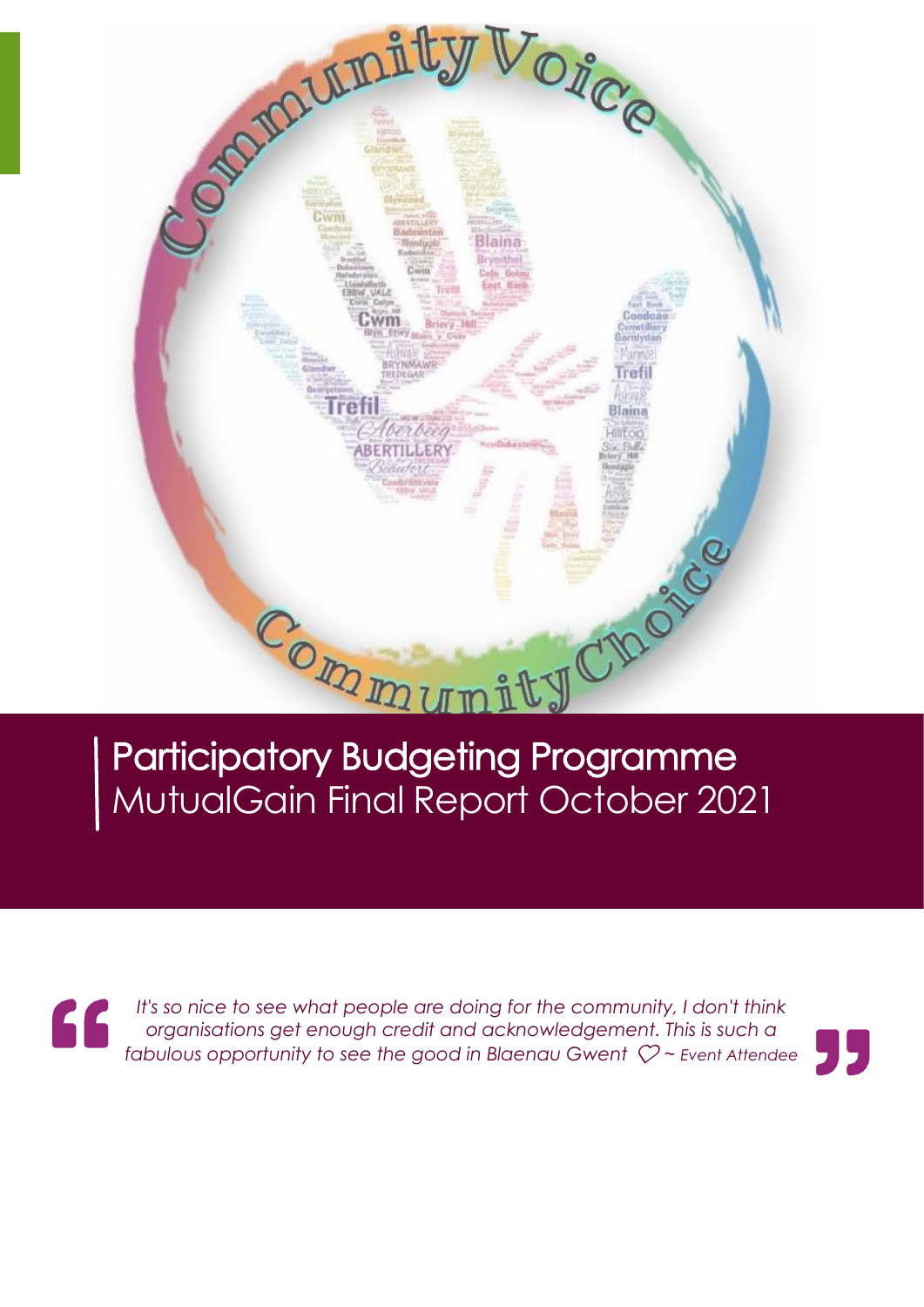## Introduction

The impact of COVID-19 on vulnerable groups has been well documented.

A recent report published by Public Health Wales (2021)1 identified that "*The Coronavirus pandemic has revealed the complex, interwoven relationships between health, wellbeing, inequalities, the economy, the environment, and society as a whole. In doing so, it has created new inequalities, but also exacerbated existing health inequalities*."There is also tangible proof that the pandemic has had a disproportionate impact on those who are older, carers and other vulnerable groups, including young people.

In order to help the community of Blaenau Gwent emerge from COVID-19, it was decided that a public budget of £250,000 would be used to generate ideas and help the community develop local projects. The projects should focus on helping the community emerge from the pandemic.

Although the funding for the Blaenau Gwent programme was provided by the Aneurin Bevan Health Board via Early Years and Prevention Funding, the programme was overseen by Blaenau Gwent Public Service Board (PSB).

In mid-2021, Blaenau Gwent PSB partner organisations

commissioned MutualGain to develop and deliver an online Participatory Budgeting programme. The programme would provide an opportunity to empower local groups to develop sustainable projects that support vulnerable groups and individuals as they emerge from the challenges COVID 19 has presented.

MutualGain are specialists in building social capital and have an extensive track record of training and supporting the delivery of Participatory Budgeting (PB)projects across the UK.

Robert Hall, one of the planning group, kindly submitted a number of poems throughout the planning and delivery of this programme. Many of them are shown later in this report.

*Thank you for the funding and such great projects out in the community. I watched 3 out of 4 of the events and can't believe what we have around us in Blaenau Gwent.* Congratulations to you all. Thank *to all the organisers & everyone who supported us by voting on the day!*

Julie Withey ~ Beaufort Hearts

<sup>1</sup> https://phw.nhs.wales/publications/publications1/rising-to-thetriple-challenge-of-brexit-covid-19-and-climate-change-forhealth-well-being-and-equity-in-wales/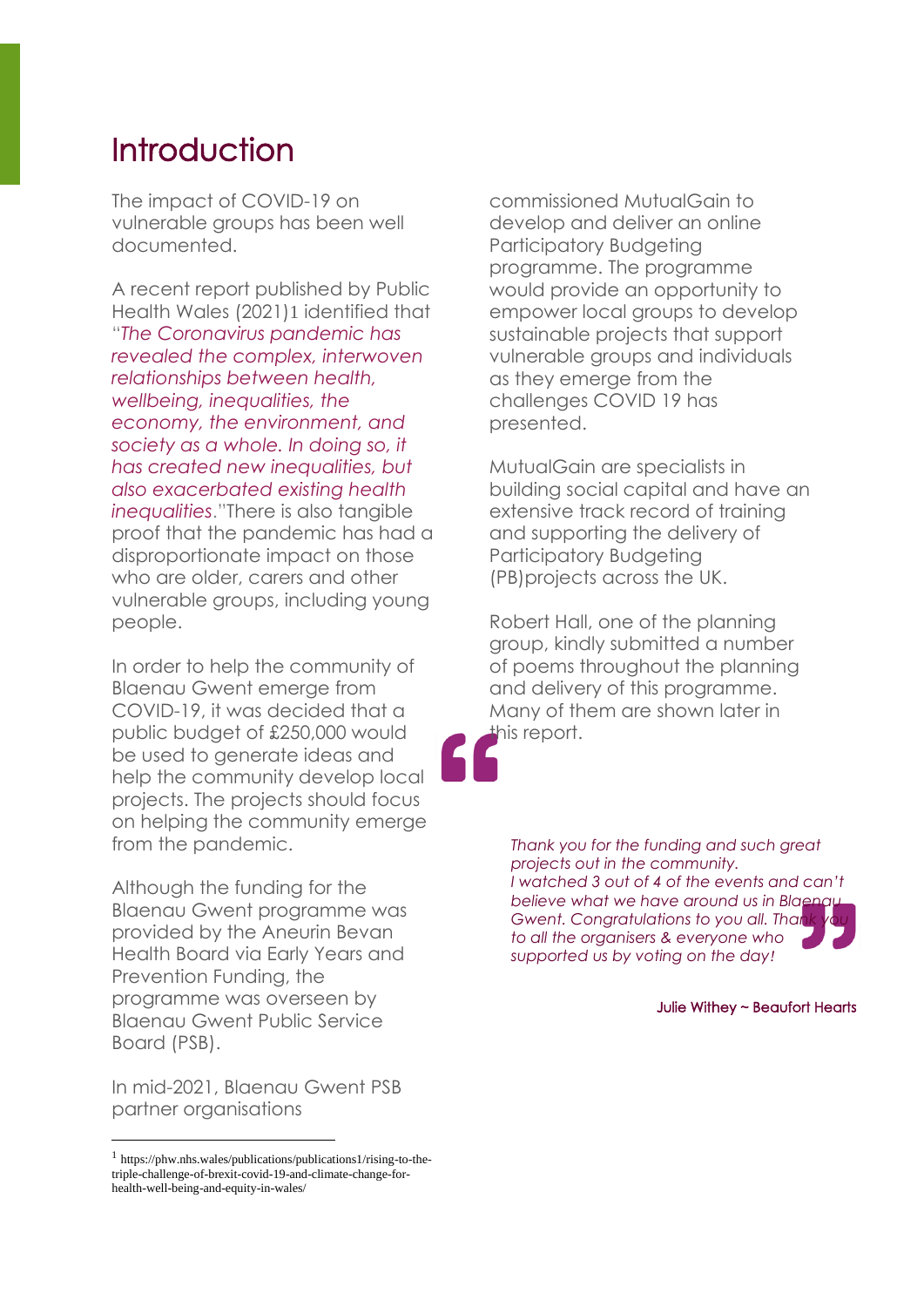# Scoping, Training, And Supported Delivery

The scope and reach of the programme was agreed with key partners prior to the commencement of PB training. Due to the amount of funding available, it was understood that there was a possibility that a large number of applications would be received resulting in multiple PB voting events being required.

As a result of restrictions imposed by the pandemic, it was decided that the whole programme would be delivered online using training and support materials that have been developed, tested and delivered by MutualGain throughout the pandemic.

Prior to the commencement of the training, MutualGain conducted a series of online briefing sessions. The purpose of the sessions was to engage with partners and the community, encouraging them to participate in the planning and delivery of the programme. They would later form a Planning Group that would make all of the key decisions and go on to shape the programme.

As a result of the briefings, a group of 15 people attended the training sessions and went on to form the core of the Planning Group. Other members drifted in and out of the sessions throughout the process.

#### The people attending ranged from:

- Employees of Blaenau Gwent **Council**
- Members of the Aneurin Bevan Health Board
- Members of the voluntary sector
- Members of local councils
- Members of the community
- Other key partners

The training was delivered online over three one-hour sessions and covered the following areas:

- The development and philosophy of PB
- The relationship to strengthsbased approaches to engagement and building social capital
- The values and principles of PB
- The role of the community planning group
- A short practice PB session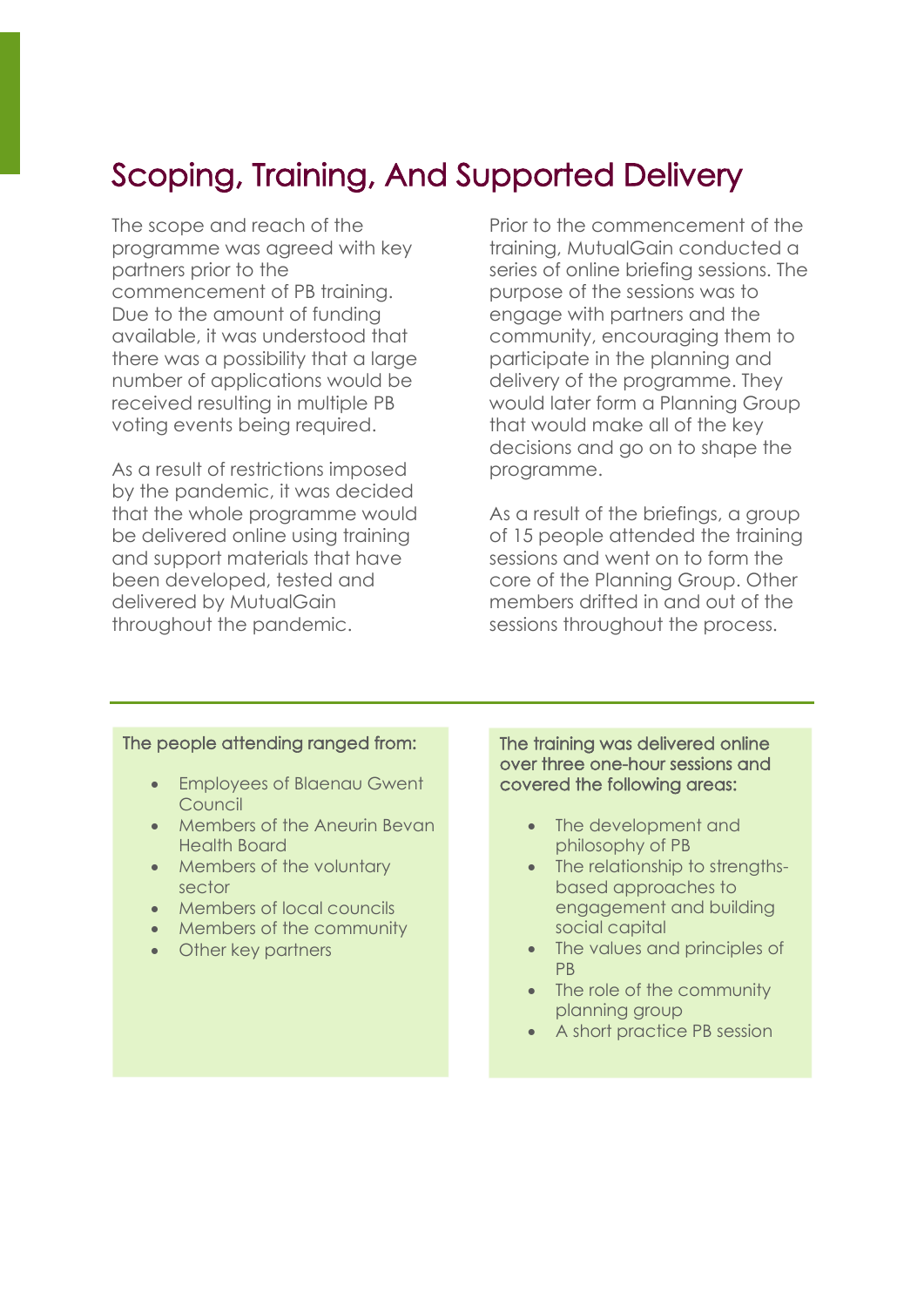The training was jointly delivered by Andrew and Antigua from MutualGain. Both have experience of managing and delivering online grant funded PB programmes in the UK, thereby enabling them to share experiences of these throughout the Blaenau Gwent programme.

The training was well received with feedback comments being collated and transformed into a Word Cloud as shown below.

# Amazeballs! **Great teamwork! CONCULT** Inclusive decision<br>
1 **CONCULT** Great progress, again! **Really making progress Inclusive Lots of discussion Great progress Impressed** Good input from everybody

Let's go for it now!

Following the training, a series of one to two hour long Supported Delivery sessions were undertaken. It is at these meetings that the branding for the programme, as well as key decisions relating to the criteria, timescales, and logistical planning in relation to the voting event were agreed.

The brand of Community Voice Community Choice was agreed with a logo developed by local resident, Tracie Yarnton. Tracie is also a member of the planning group. While there were steps that

had to be followed in terms of logistical planning, (e.g. the time and date of the voting events and creation of applications), the key role of the Planning Group was to develop the criteria that applicants would need to comply with.

The criteria were discussed at each Supported Delivery session with the Planning Group being split into breakout rooms before being recalled together to share their proposals. Consensus would then be agreed via an online poll created in Zoom.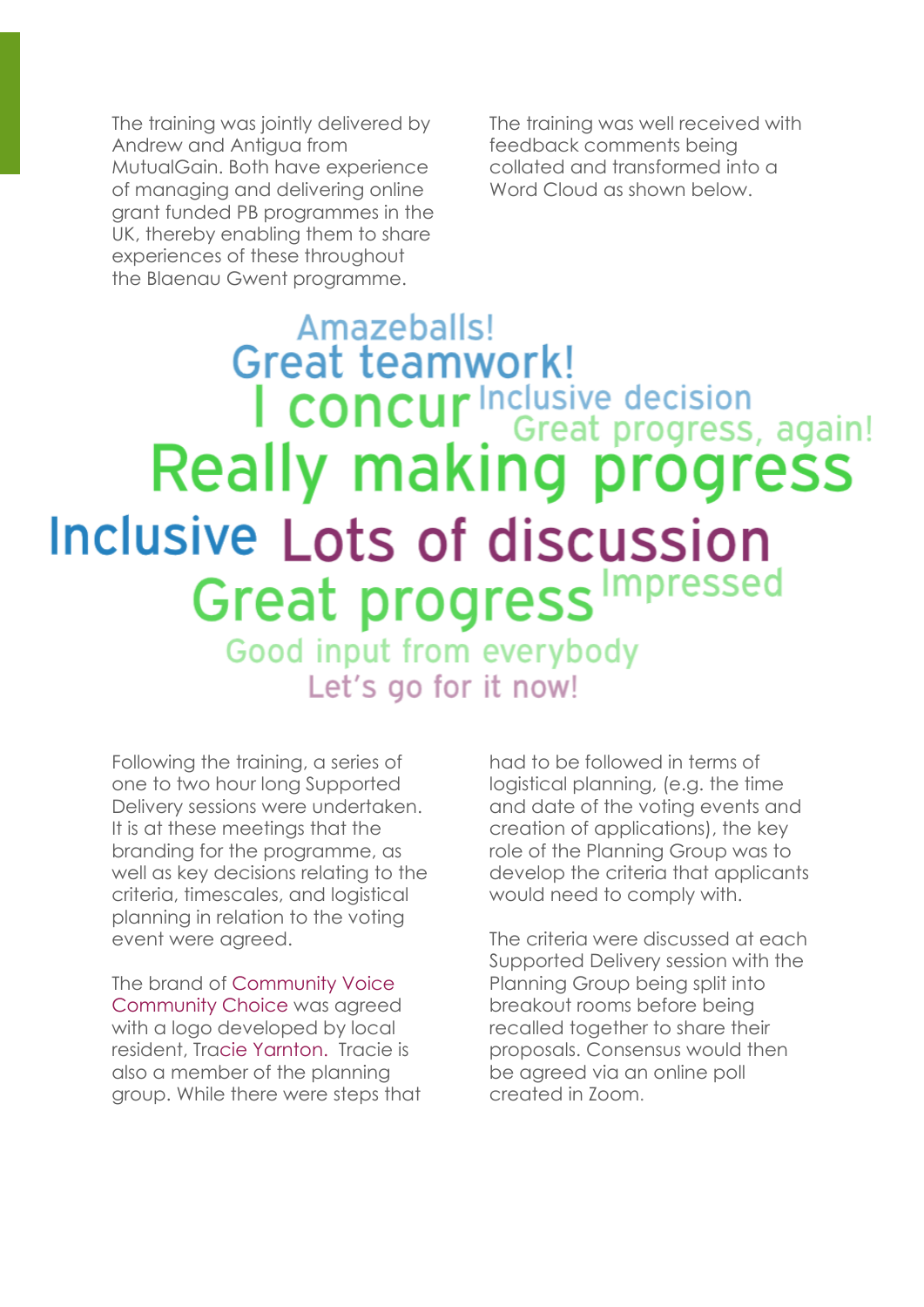Key criteria and decisions are shown below:

| Can the planning group apply?                                      | Yes, but they cannot paper sift<br>applications<br>any<br>they<br>are<br>involved in                                                                                         |
|--------------------------------------------------------------------|------------------------------------------------------------------------------------------------------------------------------------------------------------------------------|
| What is the limit for a single<br>application?                     | £10,000                                                                                                                                                                      |
| Are multiple applications acceptable?                              | Yes, projects must be separate<br>and not exceed a maximum of<br>£10,000                                                                                                     |
| Can public/private organisations<br>apply?                         | Yes, any group or organisation<br>may bid as long as their project is<br>serving Blaenau Gwent, and the<br>profits are not given to<br>stakeholders and/or directors<br>etc. |
| What is the age limit for voters?                                  | 11yrs. Under 16's must be<br>accompanied by/registered<br>with someone over the age of 18<br>(this can be monitored through<br>registration                                  |
| Do applicants have to come<br>from the area?                       | No, provided the money is<br>spent for the benefit of those<br>living in Blaenau Gwent                                                                                       |
| Do applicants have to be from a<br>constituted group?              | No, but non-constituted groups<br>should be supported by a<br>constituted group/organisation,<br>that will hold their funding in a<br>ring-fenced bank account.              |
| What area can voters attend from?                                  | The Blaenau Gwent area                                                                                                                                                       |
| Is there an age limit for those<br>applying/voting?                | Yes, 16yrs                                                                                                                                                                   |
| What will the voting process be?                                   | Online                                                                                                                                                                       |
| What will be the opening/closing dates<br>to receive applications? | Applications will be opening on<br>15th/16th July - and closing on 6th<br>August.                                                                                            |

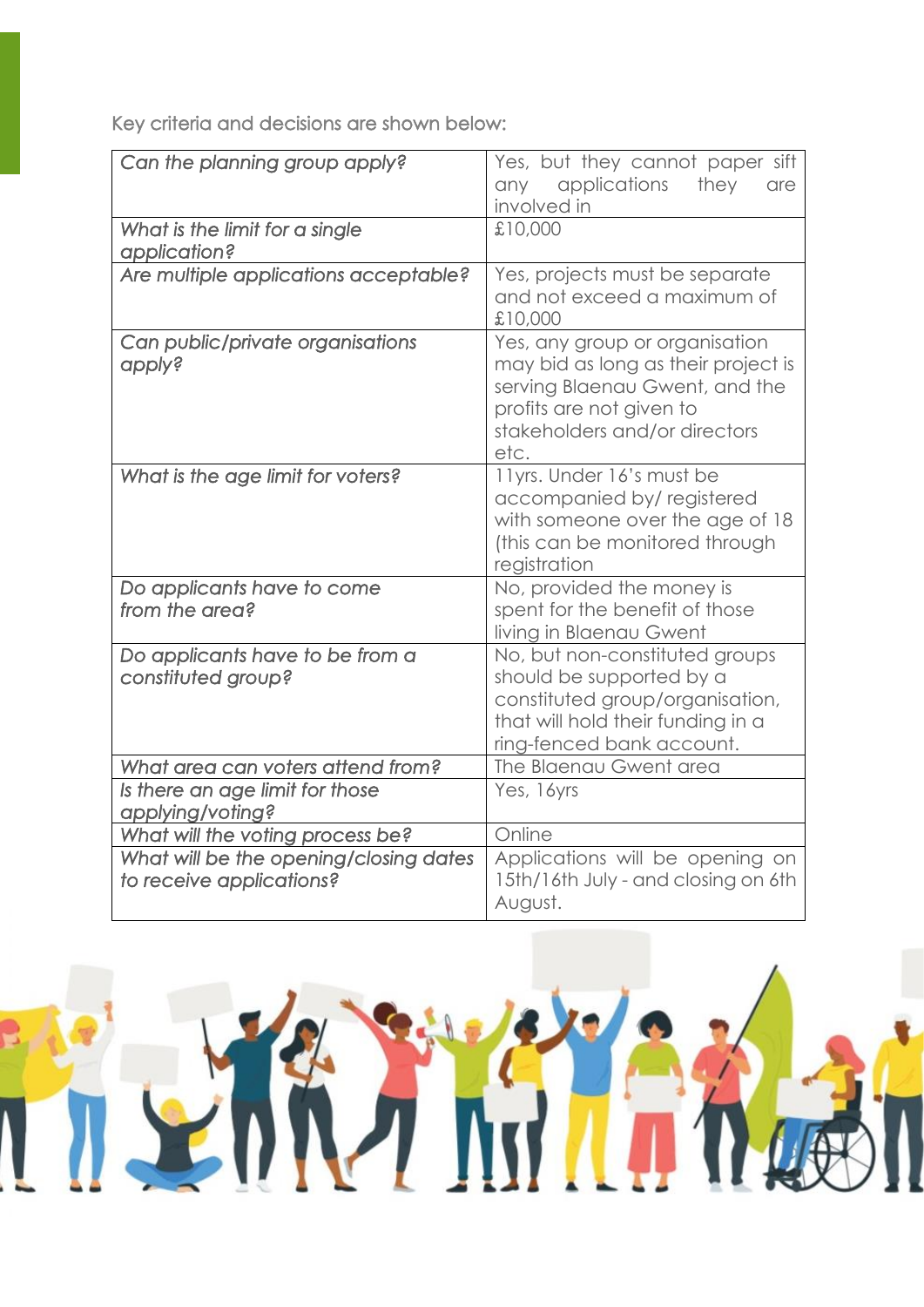## The impact of COVID-19

MutualGain had already developed and tested an online PB programme that would help to achieve the aims of increasing networks and building social capital.

This programme would include all training Supported Delivery, Support Surgeries, application submissions and a paper sifting process.

In order for community to view project details and allow them to vote for a preferred project, it was agreed that all applicants would submit a short film in place of a face-to-face pitch.

Online support sessions took place to help applicants complete their applications and give guidance in relation to the style, content and standard of the films. It is evident from the quality of the films submitted that many applicants followed the advice given and produced films that were of a high standard in terms of style, content, and quality.

However, there were also a number that did not follow the advice. This included films that failed to include details such as the amount being asked for (or often the correct amount being applied for), who the beneficiaries would be or who would deliver the project. This resulted in MutualGain having to contact many projects asking them to correct their film and resubmit it.

Initially, a total of 89 applications were received, none were withdrawn during the planning group led paper sift.

A total of 17 applicants voluntarily withdrew their applications either as a result a not having time to complete a short film or failing to submit a short film despite numerous contact calls. This left 72 applications going forward to voting events at a final cost of £422,191. This was an excellent result and was achieved through the hard work of the Planning Group, and the use of social media.

As a result of the number of applications, it was agreed that there would be four voting events with the £250,000 funding split evenly across all four events. The total cost of applications would, as far as practicable, also be split evenly across the four events and the applications asking for the full £10,000 would also be split as evenly as possible.

However, due to a number of applicants not submitting films, the final total was adjusted and is shown here:

| Event 1 | £116,509 |
|---------|----------|
| Event 2 | £121,459 |
| Event 3 | £113,080 |
| Event 4 | £104,459 |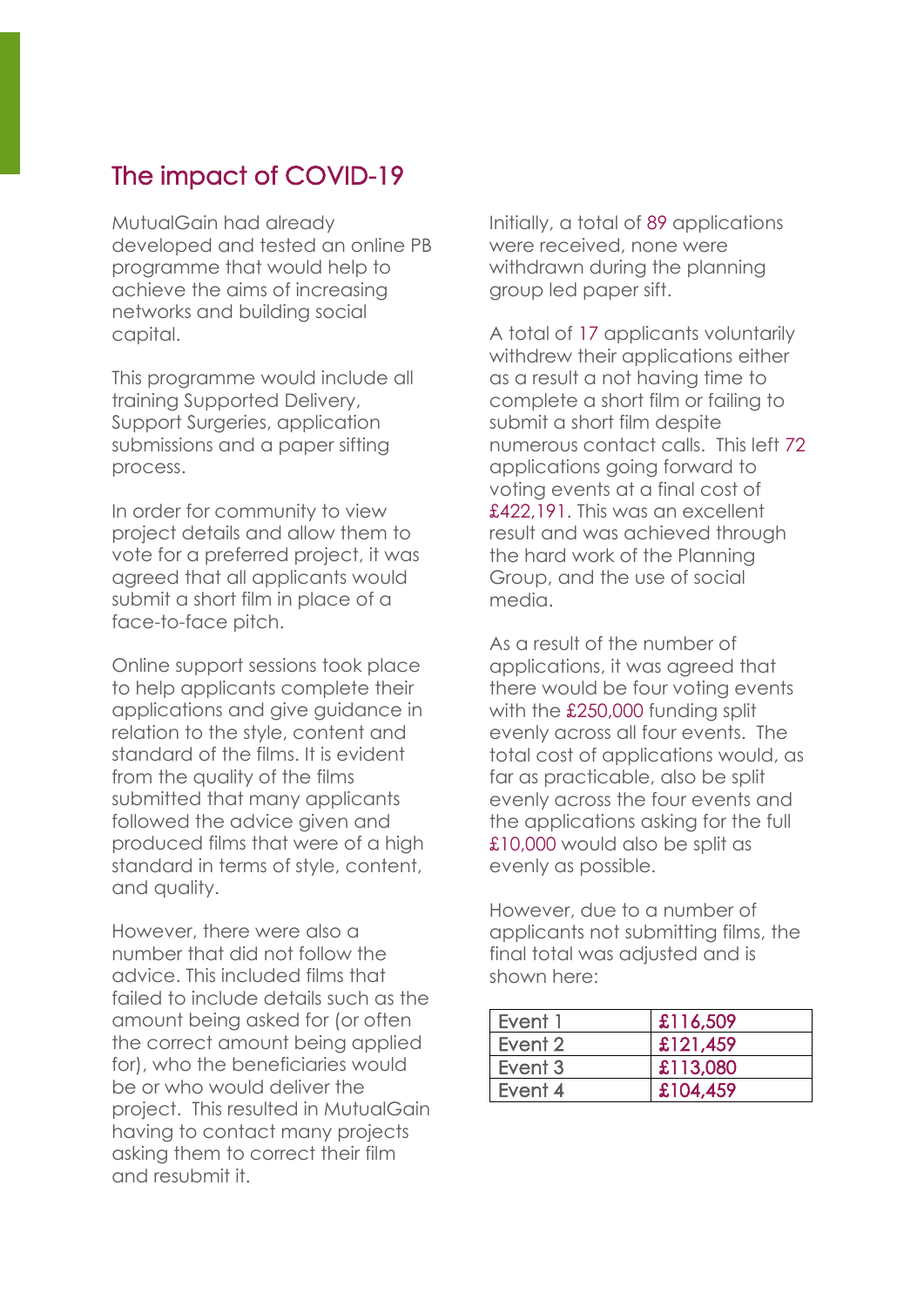## The online process

All links in relation to submitting applications and registering for the voting event were shared on the Community Voice Community Choice Facebook page.

Between 12<sup>th</sup> July and 29<sup>th</sup> September this page had:

- $\bullet$  Likes 126
- Page reach  $-8,433$
- Post engagement 615

The breakdown (in percentage) of views across the UK is shown below:



The online process developed by MutualGain involves the use of a number of key systems to enable voters to register, watch the films from applicants and subsequently vote for their preferred project.

The registration process allowed potential voters to read an abstract to allow them some time to consider their preferred projects.

The running order of films is kept secret to avoid any voting bias. The procedure relating to irregular voting patterns was explained at the commencement of each event. However, the consistency in terms of voting was extremely high in each event.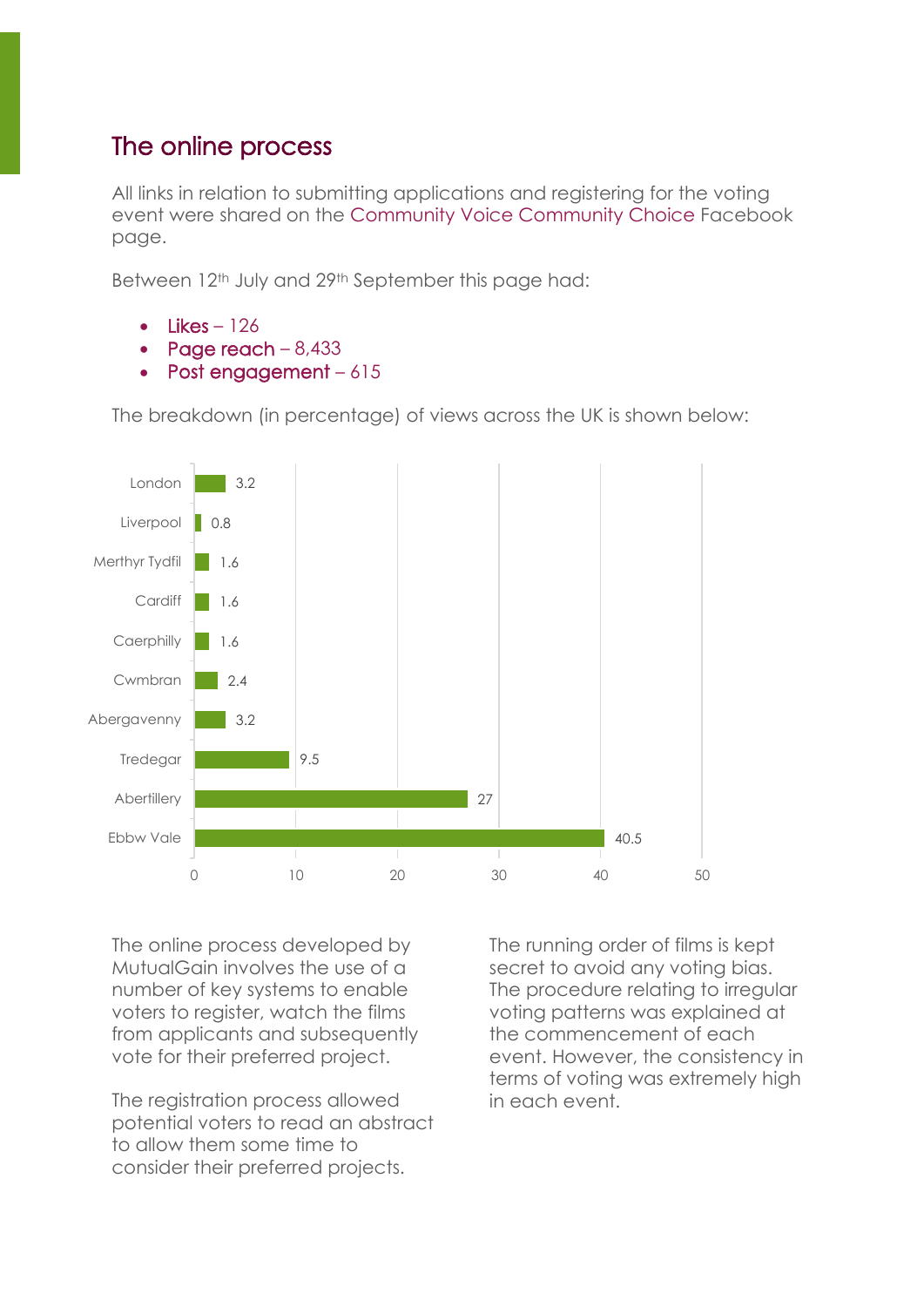#### Applications and Totals

| Day Time of<br>event | No of Applications | Total    | Total £10,000<br>applications |
|----------------------|--------------------|----------|-------------------------------|
|                      |                    |          |                               |
| <b>AM 19th</b>       | 19                 | £116,509 | 4                             |
| Sept 2021            |                    |          |                               |
| <b>PM 19th</b>       | 18                 | £121,459 | 4                             |
| Sept 2021            |                    |          |                               |
| <b>AM 26th</b>       | 17                 | £113,080 | 5                             |
| Sept 2021            |                    |          |                               |
| <b>PM 26th</b>       | 18                 | £104,459 | 4                             |
| Sept 2021            |                    |          |                               |
| <b>Totals</b>        | 72                 | £455,507 |                               |

*We have got a pot of money It might not be a lot So ask for what you need To help you to succeed So now it's up to you So give it a try and don't be shy Sit right down and apply!*

- *Written by Robert Hall, 2021*

The voting process was broken up by introducing a series of photographs of the area, with voters guessing the location, this helps to build confidence using the Zoom platform and creates a sense of cohesion as individuals try to identify the mystery picture.

The voting registration process opened with an initial 300 places available. This was reduced to 280 to allow for 'guests' to view the event without having voting rights. This included members of the planning group who were ineligible to vote. The breakdown of registrations compared to numbers attending is shown below: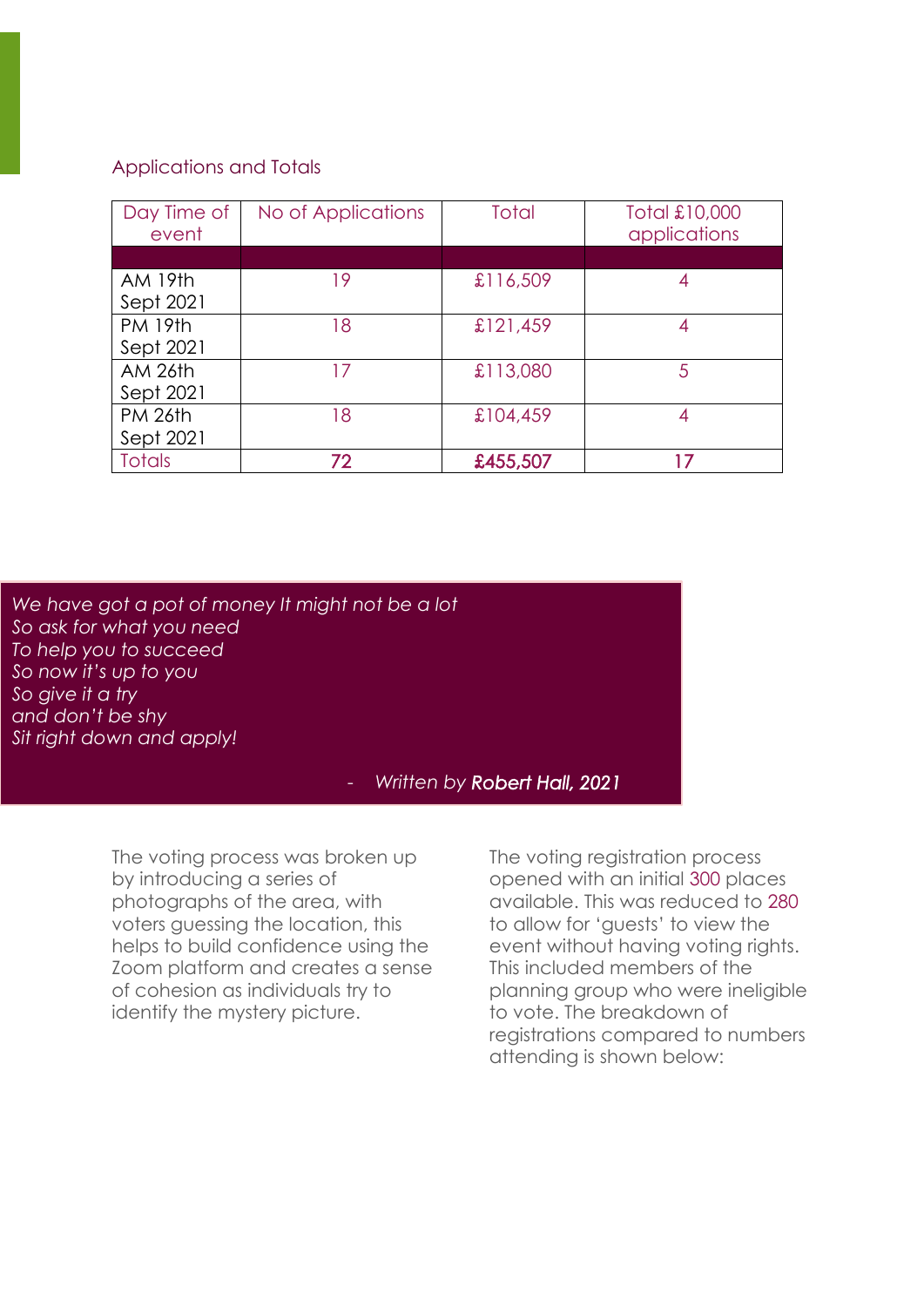| Day Time of<br>event | No of Registrations | <b>No</b><br>attending | % voting consistency |
|----------------------|---------------------|------------------------|----------------------|
|                      |                     |                        |                      |
| <b>AM 19th</b>       | 141                 | 52                     | $90\% - 93\%$        |
| Sept 2021            |                     |                        |                      |
| <b>PM 19th</b>       | 144                 | 76                     | $92\% - 95\%$        |
| Sept 2021            |                     |                        |                      |
| <b>AM 26th</b>       | 214                 | 68                     | 95%-97%              |
| Sept 2021            |                     |                        |                      |
| PM 19th              | 140                 | 74                     | 96%-98%              |
| Sept 2021            |                     |                        |                      |
| Total                | 639                 | 270                    |                      |

This means that 639 people were able to read details of each application via Eventbrite. Along with those who viewed the Facebook site, there are a large number of people who are now aware of the 72 projects being undertaken across the Blaenau Gwent area.

As can be seen, the voting processes took place online on Saturday 19th September and Sunday 26th September 2021. While the numbers attending the voting sessions may seem to be a significant reduction from the 639 registered, this is not unusual. It is often the case that about one to two thirds of those who register do not sign in for the voting event.

Having anticipated that this may be the case, the Planning Group agreed to use an average voting score to allocate the funds. Bidders and voters were made aware of this prior to the event starting.

However, as can be seen above, the dip in voting was extremely low. This is the highest percentage that we have seen on any of our online PB voting processes.

Once the votes were counted 24 of the 72 projects were supported. They are shown below. The projects that were not supported are also shown in this table.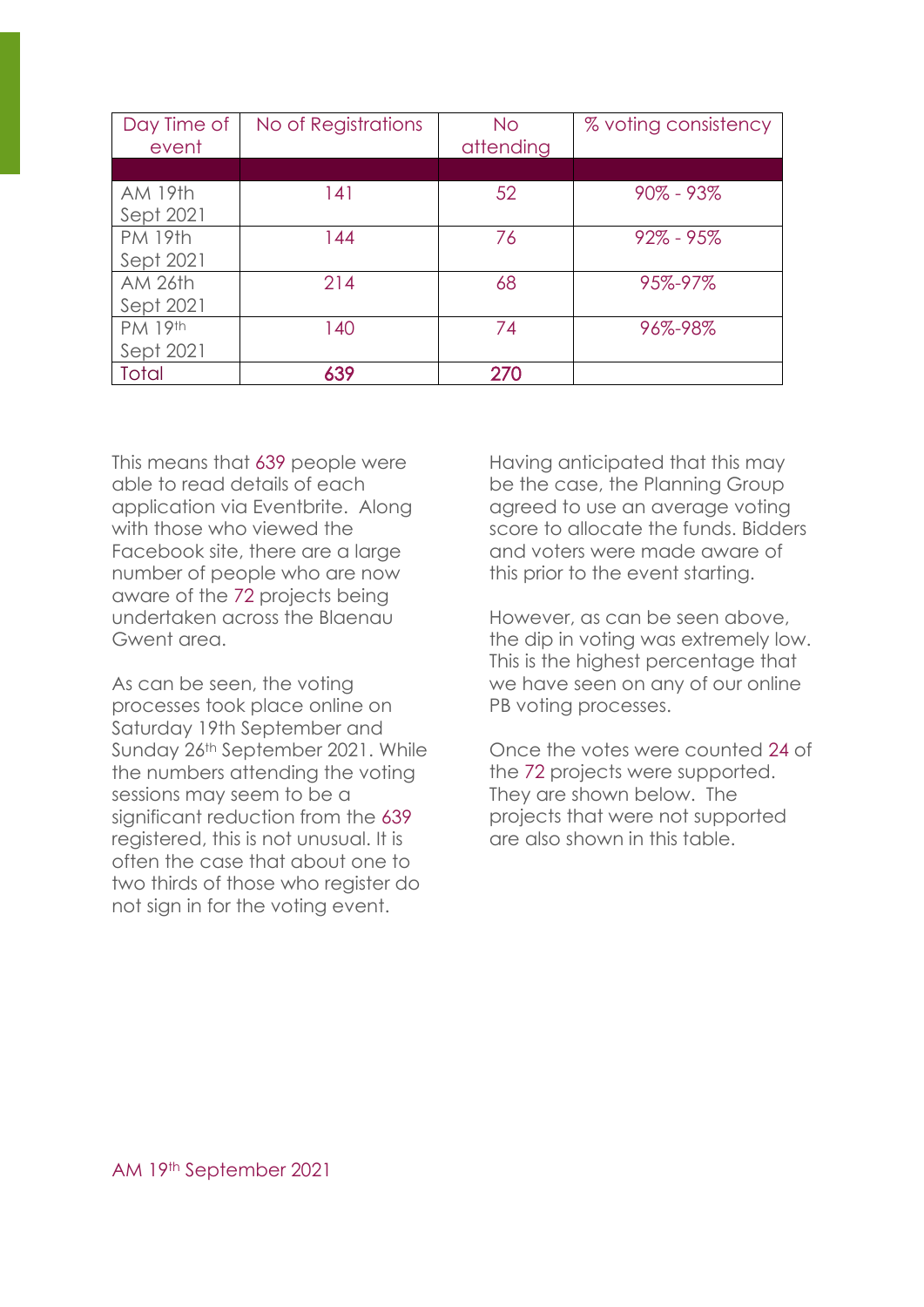| No.            | Project                                 | Amount    | Voting  | Comment             |
|----------------|-----------------------------------------|-----------|---------|---------------------|
|                |                                         | Requested | Average |                     |
|                |                                         |           |         |                     |
| $\mathbb{I}$   | Head4Arts                               | £6,500    | 4.20    | Fully funded        |
| $\overline{2}$ | SirHowy Community Centre                | £9,360    | 3.95    | Fully funded        |
| $\overline{3}$ | Men' Den                                | £5,000    | 3.86    | Fully funded        |
| $\overline{4}$ | Festival of learning                    | £461      | 3.73    | Fully funded        |
| 5              | Gwent Valley centre of                  | £596      | 3.69    | Fully funded        |
|                | Mission                                 |           |         |                     |
| 6              | RTC People First                        | £6,373    | 3.67    | Fully funded        |
| $\overline{7}$ | The Wyndham Vowles                      | £7,200    | 3.66    | Fully funded        |
|                | <b>Community Centre</b>                 |           |         |                     |
| 8              | <b>Blaina Community Institute</b>       | £10,000   | 3.51    | Fully funded        |
| 9              | <b>Cwmcelyn Digital History</b>         | £3,000    | 3.49    | Fully funded        |
|                | Project                                 |           |         |                     |
| 10             | Kids R Us                               | £10,000   | 3.45    | <b>Fully Funded</b> |
| 11             | <b>RTB Ebbw Vale Bowls Club</b>         | £7,400    | 3.37    | There is            |
|                |                                         |           |         | £4,101              |
|                |                                         |           |         | remaining -         |
|                |                                         |           |         | part funded         |
| 12             | <b>Blaina Community Centre -</b>        | £8,623    | 3.26    | Not Funded          |
|                | <b>Rehabilitation after COVID-19</b>    |           |         |                     |
|                | (RAC19)                                 |           |         |                     |
|                |                                         |           |         |                     |
| 13             | Friends of Granny's Wood                | £1,194    | 3.25    | Not Funded          |
| 14             | Nantyglo FC - Playing field             | £10,000   | 3.17    | Not Funded          |
|                | drainage                                |           |         |                     |
| 15             | <b>Banna Park Green</b>                 | £9,537    | 3.14    | Not Funded          |
| 16             | <b>Hermon Cemetery Trust</b>            | £9,537    | 3.07    | Not Funded          |
| 17             | <b>Oriel Trinity Gallery - Creative</b> | £6,000    | 3.04    | Not Funded          |
|                | Writing for Wellbeing                   |           |         |                     |
| 18             | <b>Central Baptist Church</b>           | £1,000    | 2.98    | Not Funded          |
|                | Tredegar - Craft Club                   |           |         |                     |
| 19             | Abertillery Splash                      | £10,000   | 2.91    | Not Funded          |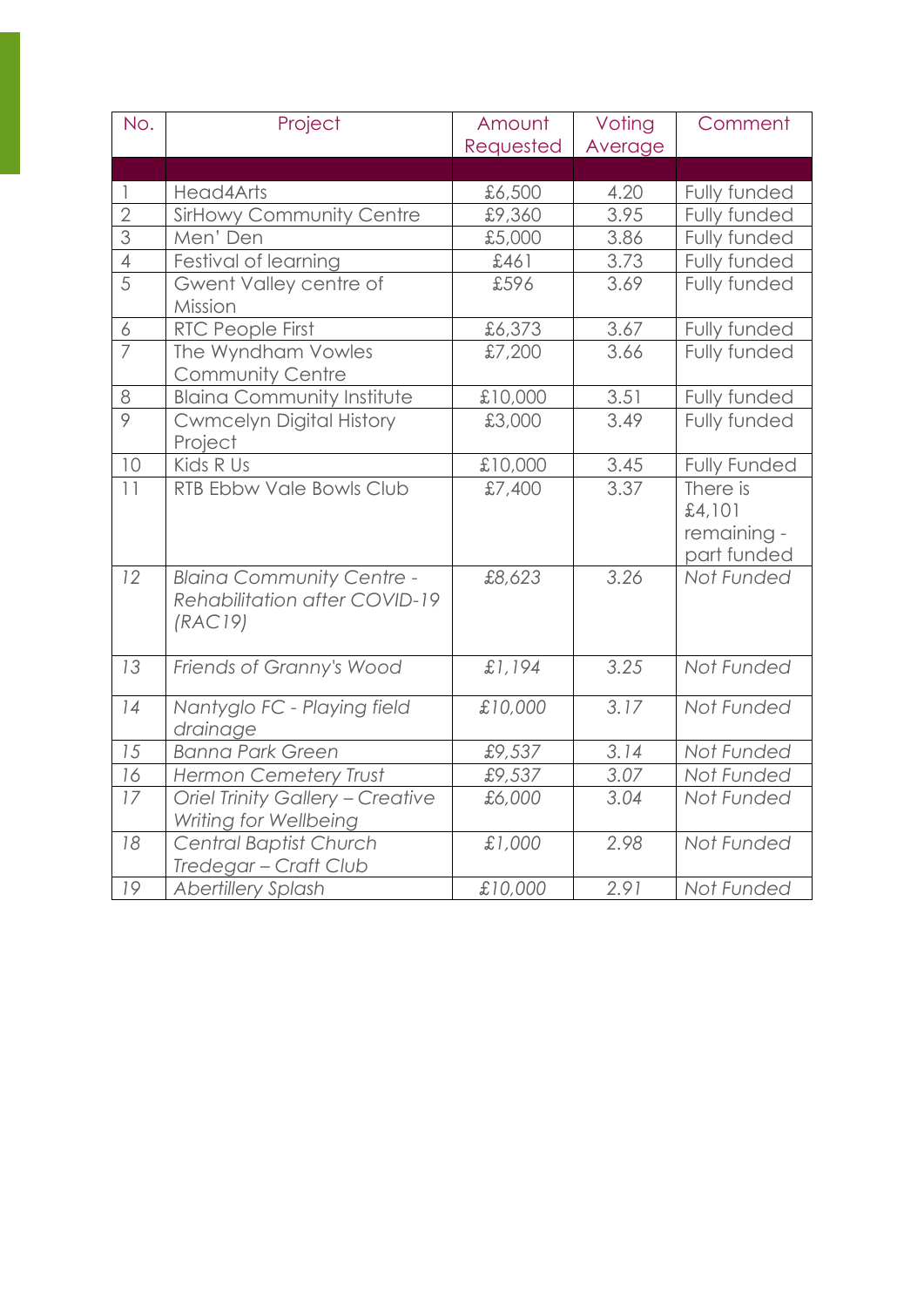### PM 19th September 2021

| No.                      | Project                                                                                        | Amount    | Voting  | Comment                                            |
|--------------------------|------------------------------------------------------------------------------------------------|-----------|---------|----------------------------------------------------|
|                          |                                                                                                | Requested | Average |                                                    |
| $\overline{\phantom{a}}$ | Rotary Club Abertillery &<br><b>Blaina</b>                                                     | £789      | 4.45    | Fully funded                                       |
| $\overline{2}$           | <b>Blaenau Gwent Film</b><br>Academy                                                           | £9,600    | 4.21    | Fully funded                                       |
| $\Im$                    | <b>Volunteering Matters</b>                                                                    | £9,863    | 4.20    | Fully funded                                       |
| $\overline{4}$           | Chillax Charity                                                                                | £1,402    | 4.07    | Fully funded                                       |
| 5                        | Abertillery Town Band                                                                          | £7,633    | 4.06    | Fully funded                                       |
| 6                        | Gelli Crug Park                                                                                | £10,000   | 3.89    | Fully funded                                       |
| $\overline{7}$           | Your North Veteran Support                                                                     | £9,900    | 3.89    | Fully funded                                       |
| 8                        | <b>Families First</b>                                                                          | £6,712    | 3.80    | Fully funded                                       |
| 9                        | <b>Ffin Dance</b>                                                                              | £7,070    | 3.70    | There is<br>£6,601<br>$remaining -$<br>part funded |
| 10                       | <b>Tredegar Miners Memorial</b>                                                                | £10,000   | 3.65    | Not Funded                                         |
| 11                       | <b>Active Blaenau Gwent</b>                                                                    | £9,260    | 3.61    | Not Funded                                         |
| 12                       | <b>Abertillery Excelsiors</b>                                                                  | £10,000   | 3.51    | Not Funded                                         |
| 13                       | <b>BGFM Radio - Box Allot</b>                                                                  | £10,000   | 3.43    | Not Funded                                         |
| 14                       | Nantyglo and Blaina<br><b>Horticultural Society</b>                                            | £6,000    | 3.41    | Not Funded                                         |
| 15                       | Zion Miners Chapel -<br>Dementia Friendly and Living<br>Alone                                  | £1,200    | 3.35    | Not Funded                                         |
| 16                       | Meet Up Blaenau Gwent<br>Covid Recovery                                                        | £5,030    | 3.27    | Not Funded                                         |
| 17                       | Oriel Trinity Gallery - Life After<br>Covid: Expressing Your<br><b>Emotions Through Colour</b> | £4,020    | 3.18    | Not Funded                                         |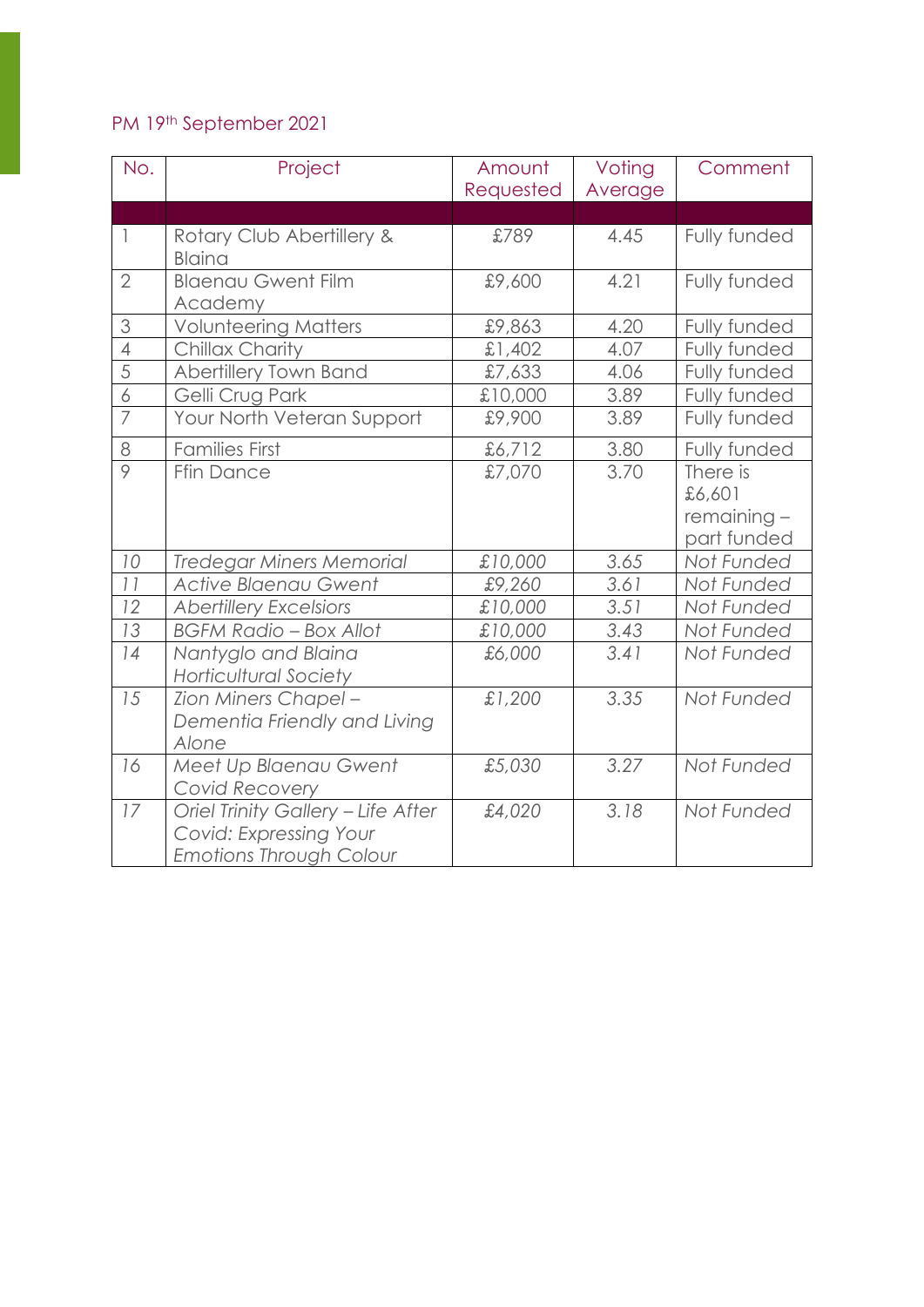#### AM 26th September 2021

| No.                      | Project                                                                                                        | Amount<br>Requested | Voting<br>Average | Comment                                          |
|--------------------------|----------------------------------------------------------------------------------------------------------------|---------------------|-------------------|--------------------------------------------------|
|                          |                                                                                                                |                     |                   |                                                  |
| $\overline{\phantom{a}}$ | Tredegar Torpedoes Swim<br>Squad - SPLASH                                                                      | £7,256              | 3.91              | Fully funded                                     |
| $\overline{2}$           | <b>Valleys Gymnastics</b><br>Academy - Fit and Fed                                                             | £3,000              | 3.89              | Fully funded                                     |
| 3                        | Ebenezer Baptist Church and<br>Community Hub - Families In<br>Need                                             | £3,240              | 3.76              | Fully funded                                     |
| $\overline{4}$           | Cwm Community Cares-<br><b>William Street Park</b>                                                             | £10,00              | 3.74              | Fully funded                                     |
| 5                        | Cefn Golau Together - Nip it<br>in the Bud                                                                     | £4,416              | 3.72              | Fully funded                                     |
| 6                        | The Beaufort Theatre -<br>Welcome Home                                                                         | £4,374              | 3.70              | Fully funded                                     |
| $\overline{7}$           | Abertillery Workmen's<br>Welfare - SOS Save our<br>Sstitute                                                    | £10,000             | 3.65              | Fully funded                                     |
| 8                        | Men's Den - Woodworking<br>Project: Creating Products,<br><b>Building Bridges</b>                              | £5,00               | 3.60              | Fully funded                                     |
| 9                        | Toy Box Project                                                                                                | £1000               | 3.48              | Full funded                                      |
| 10                       | Abertillery Town Cricket Club                                                                                  | £9,084              | 3.48              | There is<br>£5,214<br>remaining -<br>part funded |
| 11                       | Friends of Six Bells Park -<br>Resurfacing the Tennis Courts                                                   | £10,000             | 3.39              | Not Funded                                       |
| 12                       | <b>BGFM Supporters Group -</b><br>Face 2 Face                                                                  | £3,693              | 3.29              | Not Funded                                       |
| 13                       | Waunlwyd and Victoria<br>Community Events -<br>Community Christmas Party,<br>Gifts and Hampers for<br>Families | £3,000              | 3.28              | Not Funded                                       |
| 14                       | Aneurin Bevan Hospital<br>League of Friends                                                                    | £5,460              | 3.19              | Not Funded                                       |
| 15                       | Turning Landscape                                                                                              | £5,598              | 3.12              | Not Funded                                       |
| 16                       | Central Baptist Church -<br><b>Exterior Wall and Roof Repairs</b>                                              | £10,000             | 2.72              | Not Funded                                       |
| 17                       | Nantyglo and Blaina Town<br>Council                                                                            | £8,959              | 2.53              | Not Funded                                       |

NB. An anomaly arose whereby the Toy Box project and Abertillery Cricket Club received the exact same score in terms of average votes and number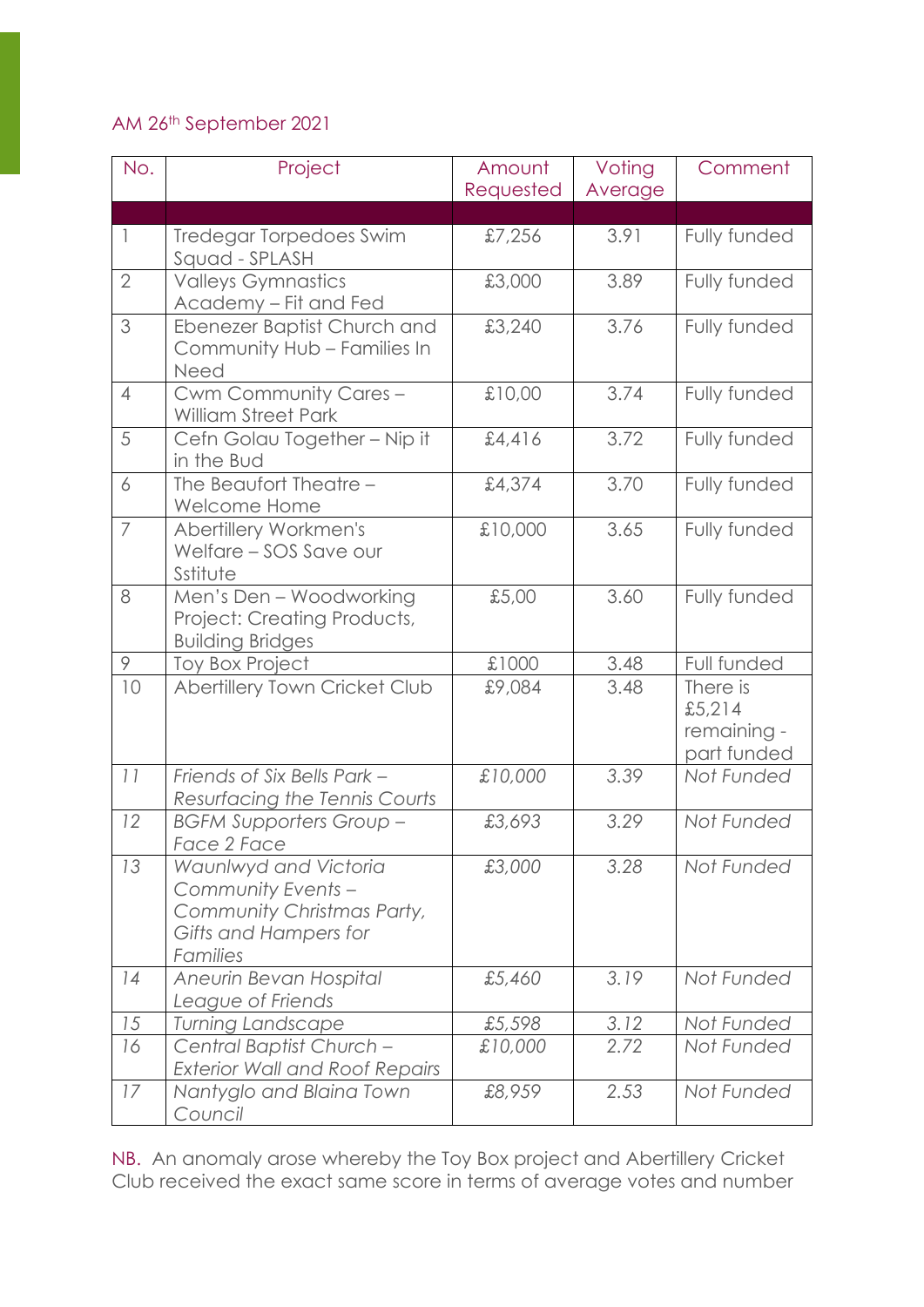of votes across the range of 1-5. Both have been contacted and informed of this fact and it has been agreed by the steering group (comprising representatives of PSB partner organisations) that the Cricket Club will receive a small amount of extra funding set aside for the planning of the project. Both parties are in agreement with this proposal.

#### PM 26th September 2021

| No.                      | Project                                                      | Amount    | Voting  | Comment                                          |
|--------------------------|--------------------------------------------------------------|-----------|---------|--------------------------------------------------|
|                          |                                                              | Requested | Average |                                                  |
|                          |                                                              |           |         |                                                  |
| $\overline{\phantom{a}}$ | <b>Beaufort Hearts</b>                                       | £3,000    | 4.06    | Fully funded                                     |
| $\overline{2}$           | Horeb Chapel, Trefil - Deffiber                              | £2,000    | 4.02    | Fully funded                                     |
| $\overline{3}$           | Llanhilleth Miners - YEP (Youth<br>Enrichment Project)       | £9,265    | 3.90    | Fully funded                                     |
| $\overline{4}$           | The Christian Centre - The<br>Hope Initiative                | £10,000   | 3.89    | Fully funded                                     |
| 5                        | <b>Tizah Kids Community Group</b><br>- Food Share            | £10,000   | 3.86    | Fully funded                                     |
| 6                        | Pentref Tyleri - Wellbeing<br>Space                          | £9,981    | 3.72    | Fully funded                                     |
| $\overline{7}$           | Zion Miners Chapel-<br>Dementia Friendly and Living<br>Alone | £1,200    | 3.60    | Fully funded                                     |
| 8                        | Abertillery Rugby Football<br>Club - Raise the Posts!        | £10,000   | 3.57    | Fully funded                                     |
| 9                        | The Old Codgers - Practice<br>Rehearsal Room                 | £5,181    | 3.532   | Full funded                                      |
| 10                       | Off The Streets                                              | £4,350    | 3.530   | There is<br>£1,873<br>remaining -<br>part funded |
| 11                       | Central Baptist Church -<br>Mother and Toddler Group         | £2,500    | 3.46    | Not Funded                                       |
| 12                       | Christmas Lights for<br>Community Cheer                      | £7,000    | 3.36    | Not Funded                                       |
| 13                       | Ysbyty Aneurin Bevan Hospital<br>- Mindfulness Garden        | £6,000    | 3.27    | Not Funded                                       |
| 14                       | Sirhowywoodlands –<br>Reinstatement of the Main<br>Track     | £10,000   | 3.23    | Not Funded                                       |
| 15                       | Gwent Valley Cemtre of<br>Mission – Cuppa and<br>Company     | £1,742    | 3.17    | Not Funded                                       |
| 16                       | Cwmcelyn Angling Club -<br>Get Kids Fishing                  | £4,000    | 3.07    | Not Funded                                       |
| 17                       | <b>Blaenau Gwent Community</b><br>Express                    | £6,240    | 3.23    | Not Funded                                       |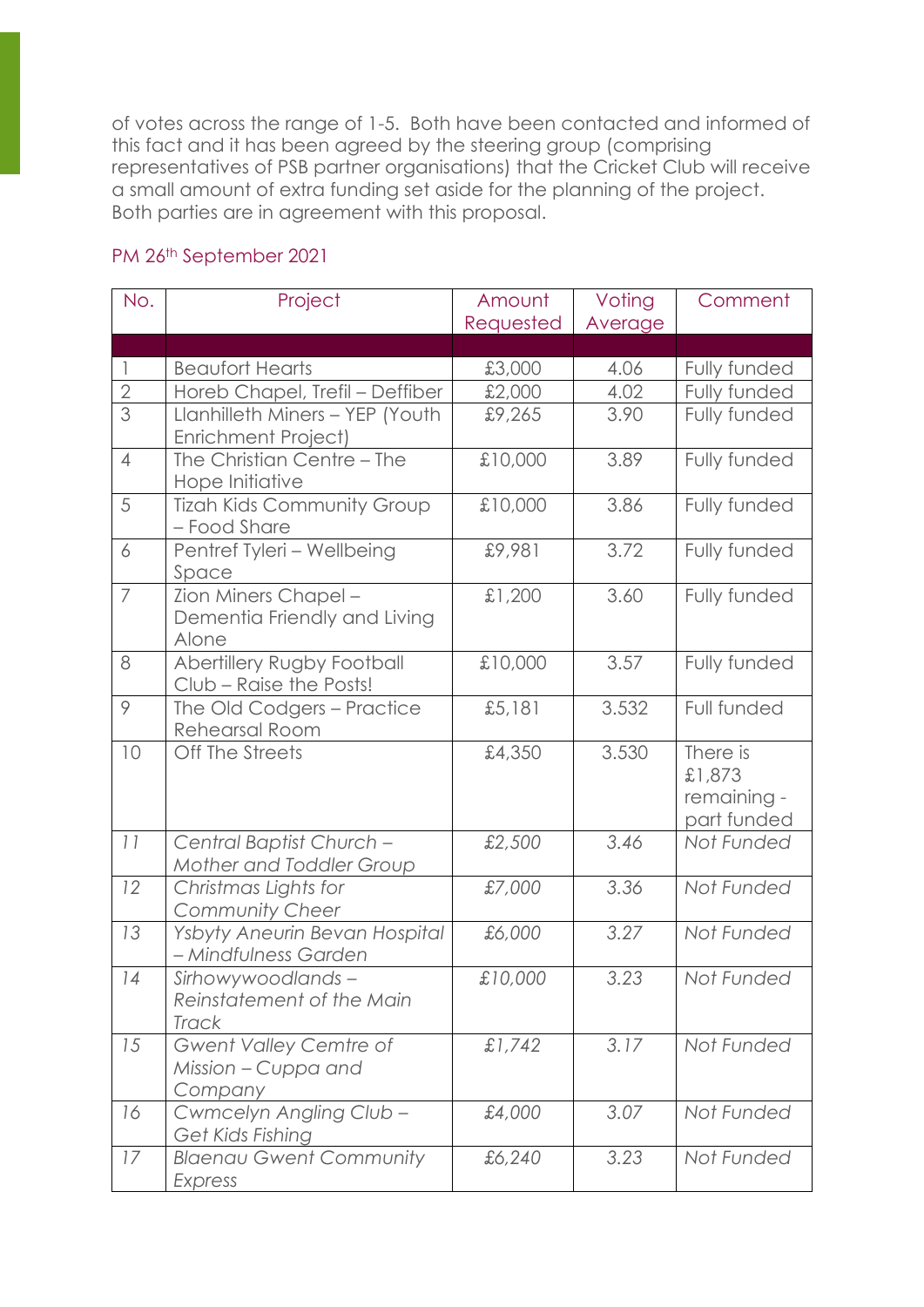| Showstoppers – Shrek the | £2,000 | Not Funded |
|--------------------------|--------|------------|
| Musical                  |        |            |

Ordinarily, MutualGain would have two representatives at a face-toface PB event, however on the days of the Blaenau Gwent events MutualGain had three members of staff conducting various roles from hosting the event, troubleshooting IT and connection issues and inputting of votes. This ensures a smooth transition through the

voting process and allows us to support any people who are having problems accessing Zoom or participating in the voting. However, the number of people who required help was extremely low, perhaps indicating how comfortable people have become in using Zoom to remain in contact throughout the pandemic.

 *We have a quarter of have a million quid That's in our pot So time to take to take off the lid We have got to spend the lot*

 *So come on Blaenau Gwent it's up to you So what will you do? No more doom and gloom and sitting down with zoom*

 *It's time to use your voice And help to make a choice Let's put things right And ensure our futures bright*

 *So let's forget the past and put things into place That make us all smile and sit and think a while How life is getting better now we have the time To reminisce about the things we have missed*

*Tomorrow's another day*

*And COVID s gone away*. - *Written by Robert Hall, 2021*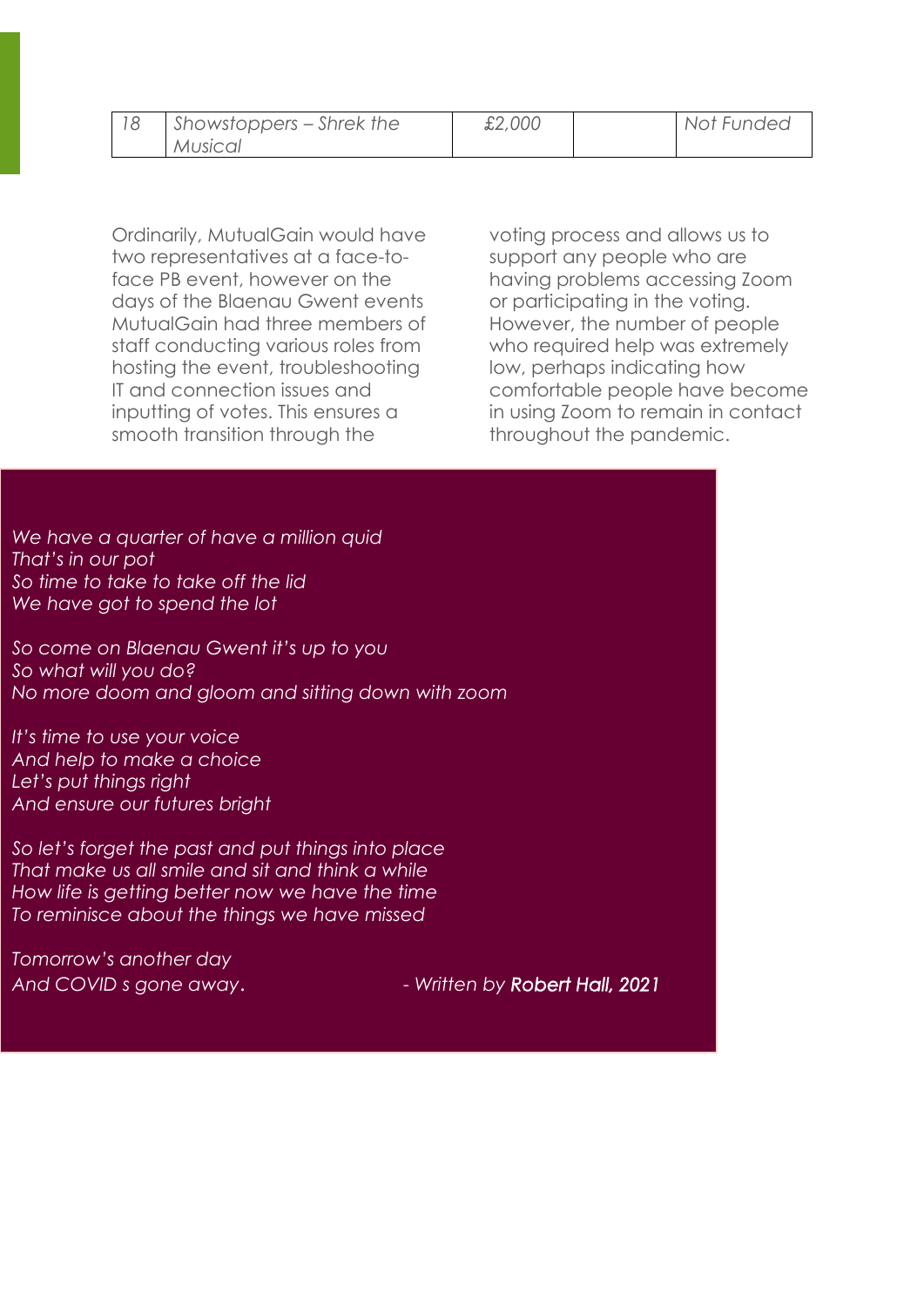## Key Learning Points

The following points are made in no particular order.

- $\triangleright$  There is evidence from the Zoom Chat during the event that many of the projects were aware of each other, but there were many who offered to connect and support other groups, suggesting at this early stage that there is an increasing level of social capital
- ➢ Despite sharing practical information, some applicants simply did not read or follow protocols or advice in terms of ensuring consistency between application and film, including submitting films on time. We spent countless hours chasing people to submit films, however, many simply did not return calls or emails resulting in them being removed from the programme despite submitting an application
- ➢ The Planning Group was fairly consistent throughout and agreed to meet on a weekly basis to truncate the time frame of the programme, thereby allowing for the eeliest possible release of funds to support the community
- $\triangleright$  There is a request to develop a community resource, highlighting the names of all programmes and main contact details. As a result, all groups were asked for permission to share their

email addresses. However, a number used personal email addresses in their application and are not willing for these to be shared

- $\triangleright$  There is an appetite to share the success of this event across the area with a specific request from Plaid Cymru MP Peredur Owen **Griffiths**
- ➢ Leadership from Aneurin Bevan Health Board, and Blaenau Gwent Council was also important. While they kept an eye on progress, the Planning Group were empowered to make key decisions and, where necessary, alter them to account for changing circumstances.
- $\triangleright$  The motivation, dedication and commitment of the Planning Group played more than a significant part in the success of this programme. They have been a pleasure to work with.
- ➢ Leadership in terms of directing the local issues was another significant part in the success. Thanks go to Emma Scherptong, Andrew Parker, David Arnold, Steve Wetten, Huw Lewis, Ceri Waters and especially Kathryn Cross who agreed to speak at all hours of the day, even when on annual leave!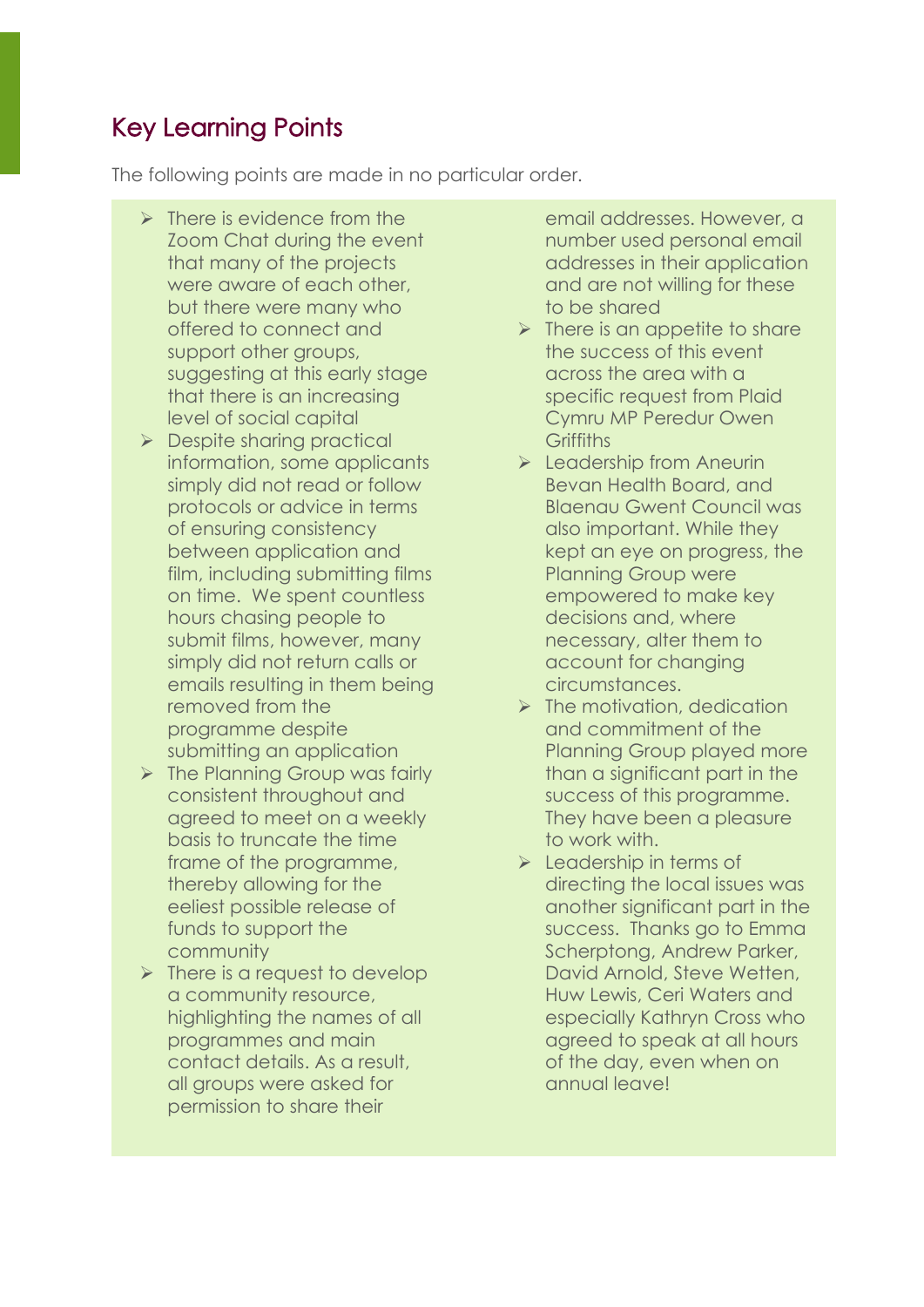## Governance and Next Steps

- $\triangleright$  On 29<sup>th</sup> July 2021, the Planning Group held a final meeting to discuss governance and next steps for the programme.
- $\triangleright$  The proposals for governance ranged from a regular written update of progress to a regular video diary of progress. The group were keen to build on the success and following of the Community Voice Community Choice Facebook page
- ➢ The proposal taken forward by the Planning Group was to request a video update that would be posted on the Community Voice Community Choice Facebook page. This would be done at intervals of three months for a twelve-month period from the point of funding being received. Where possible, some statistical information should be included, and the video/ written reports should also include how the programme has achieved it's aims in

terms of benefitting the community of Blaenau Gwent within the context of emerging from the pandemic.

- $\triangleright$  This information will be shared with the successful groups via a notification letter sent by the council.
- $\triangleright$  The continued development and use of the Community Voice Community Choice Facebook page site will be overseen by Kathryn Cross. MutualGain will disengage as authors and administrators of this platform once a handover has been undertaken.
- $\triangleright$  The Council will also require the successful programmes to inform the council of their spending via a simple process to be administered in spring 2022
- $\triangleright$  The above proposals are in line with the principles and values of PB. PB should be a community led programme and in this instance the planning group came to a facilitated consensus.

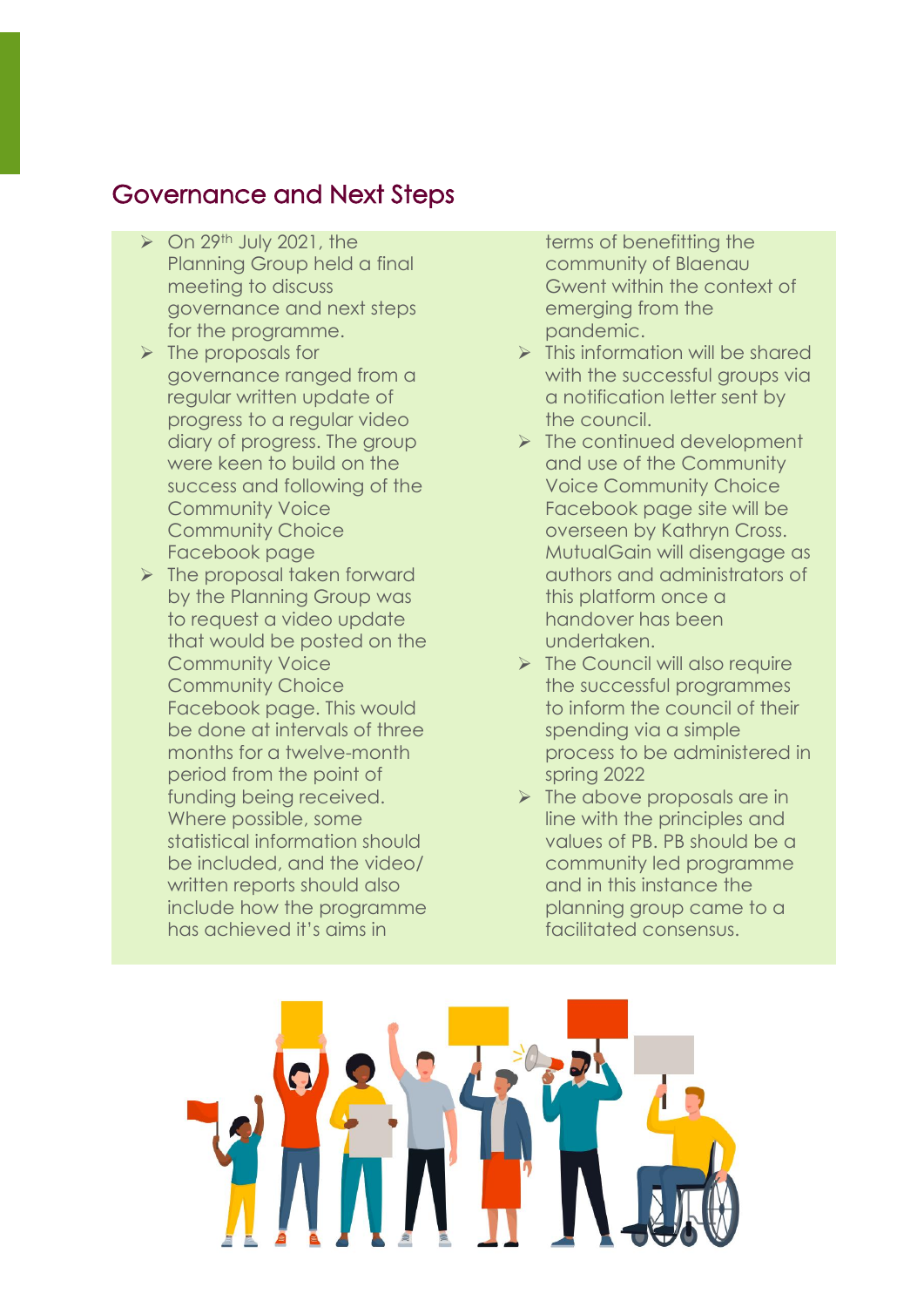## **Conclusion**

The overall aim of the programme was to increase social capital, those networks that exist across the community of Blaenau Gwent. This was to be accomplished by giving an opportunity for the community to play an increased role in sharing and developing projects across the area that are designed to help

vulnerable groups emerge from COVID-19.

The community are starting to share ideas and resources. This is the foundation of the building of social capital. Trust, Norms and Networks are key to the success of helping vulnerable groups emerge from COVID-19

#### Key roles have been consistently played by:

- ➢ Kathryn Cross
- ➢ Tracie Yarnton
- ➢ Lyn Maloney
- ➢ Des Hillman
- ➢ Robert Hall
- ➢ Shannon Griffiths
- ➢ Steve Harford
- ➢ Sharon Harford
- ➢ Victoria Phillips
- ➢ Lucy Harding
- ➢ Chris Garret
- ➢ Gareth Winmill
- ➢ Mark Jed Burns
- ➢ Helen Vaughan
- ➢ Victoria Price
- ➢ Lisa Kenny Gough

It has been an absolute pleasure to work with you all.

Thank you.

*Andrew Fisher* 

Dr Andrew C. Fisher

ARCorion

Antigua Riley Corion

Junior Consultant - MutualGain

Senior Associate – MutualGain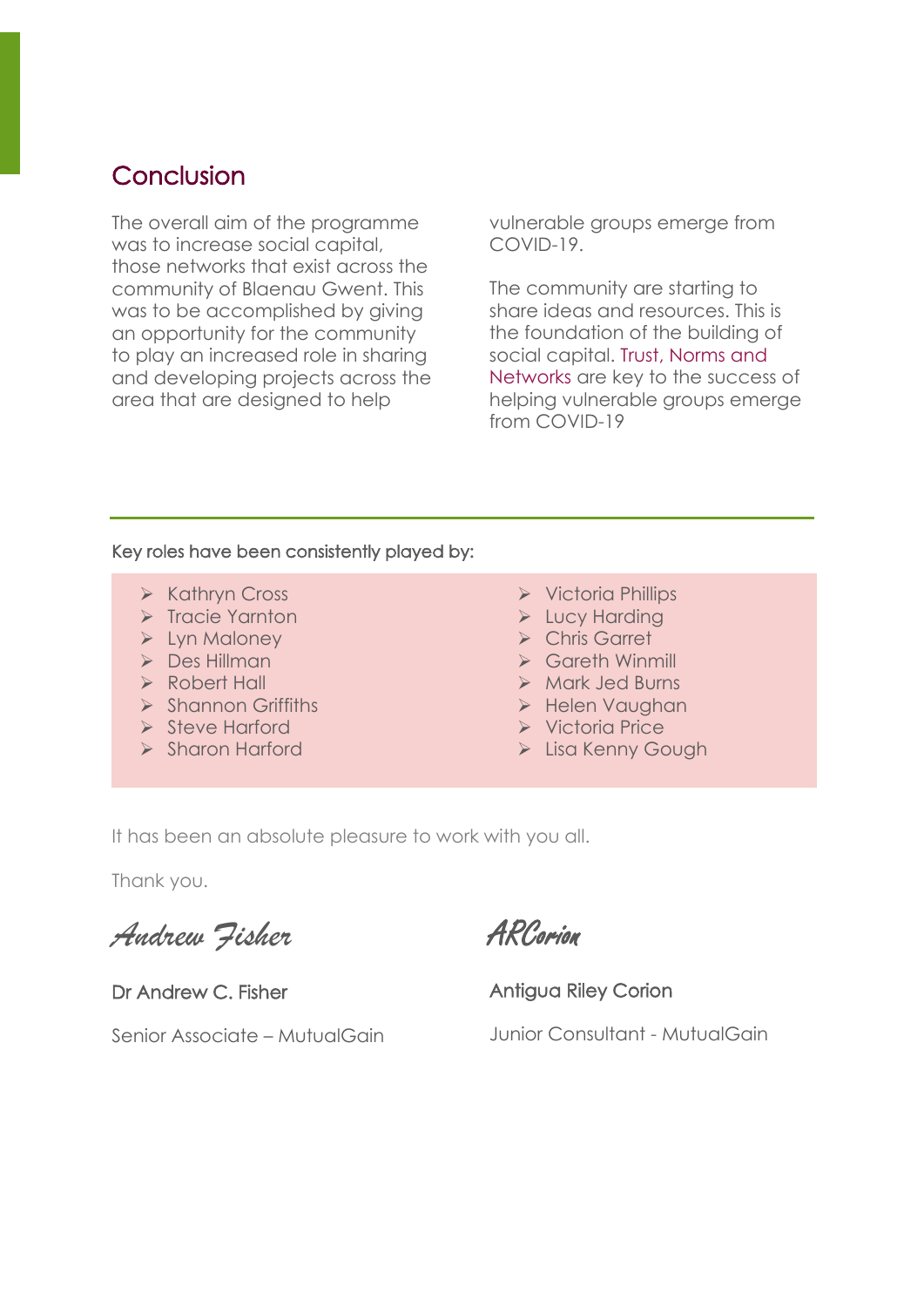## Feedback

MutualGain collects feedback in a variety of ways at each of our events. In this case, we have collated feedback from five different processes. They are shown in the appendix below.



This information is attached as Appendix  $A - F$ . It is fair to say that the majority of the comments are positive with thanks given to the Community Voice Community Choice Planning Group and those who made the funding available.

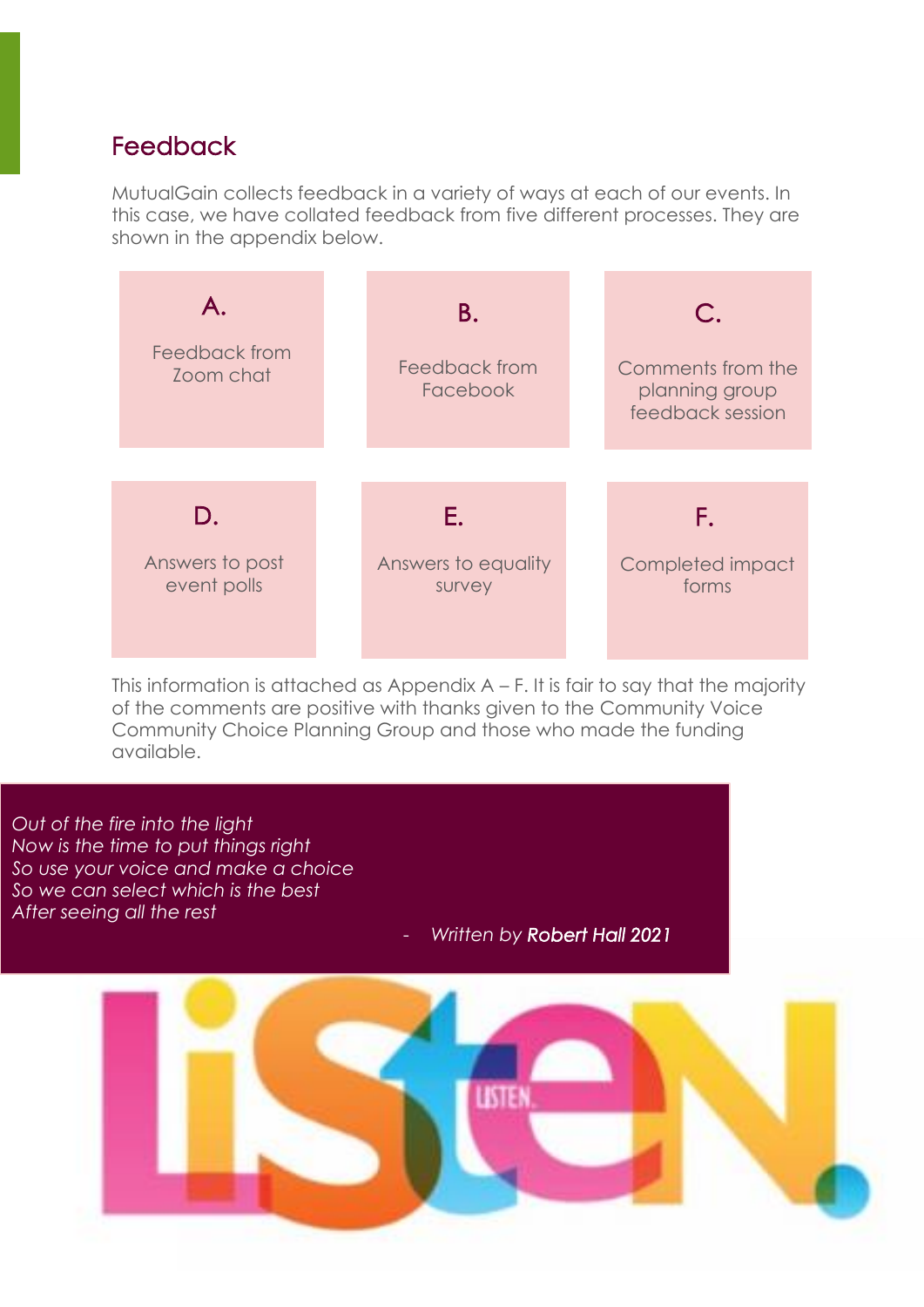## Appendix A:

# Feedback from the Zoom chat function

#### Cwmcelyn Digital History Project:

*Tracie*: So Excited!!!!

**Diane:** Lovely idea for school children and Welsh history

*Hannah*: my godchildren would like visiting this especially if its interactive

#### Head 4 Arts – We'll Meet Again: *Julie:* Singing is brilliant for mental

health for all ages!☺️

*Neil:* Brilliant!

*Hannah:* Love this!

#### Nantyglo FC:

**Tracie:** The smiles in this video sum up  $h$  is the strike in this vace semi-operation of  $\theta$ 

*Leah:* Made some great improvements over the past few years, increasing opportunities for the community





| | | | | | | | | |

|

| | | | |  $\mathbf{\mathbb{I}}$ 

| |

### Festival of Learning:

*Julie:* Oh my, another fab idea!  $\circledast$ 

*Leah:* Great idea and range of activities

*Kate:* Lots of things to connect people here

*Jessica:* lovely idea  $\varnothing$ 

*Diane:* Can we just give everyone the money? They're all such important ideas xx

*Hannah:* love adult ed! Did some courses when I lived in Kent and was a great way to meet new people and learn new skills!

#### RTC People First – Stepping Out:

**Lucy:** Excellent project for community member who are often members who are often disenfranchised.

Leah: A really great project

*Baldw:* Loved the video

*Tracie:* I love Welsh translations in this video.. Da iawan x

*Kate*: Lots of benefits from being in nature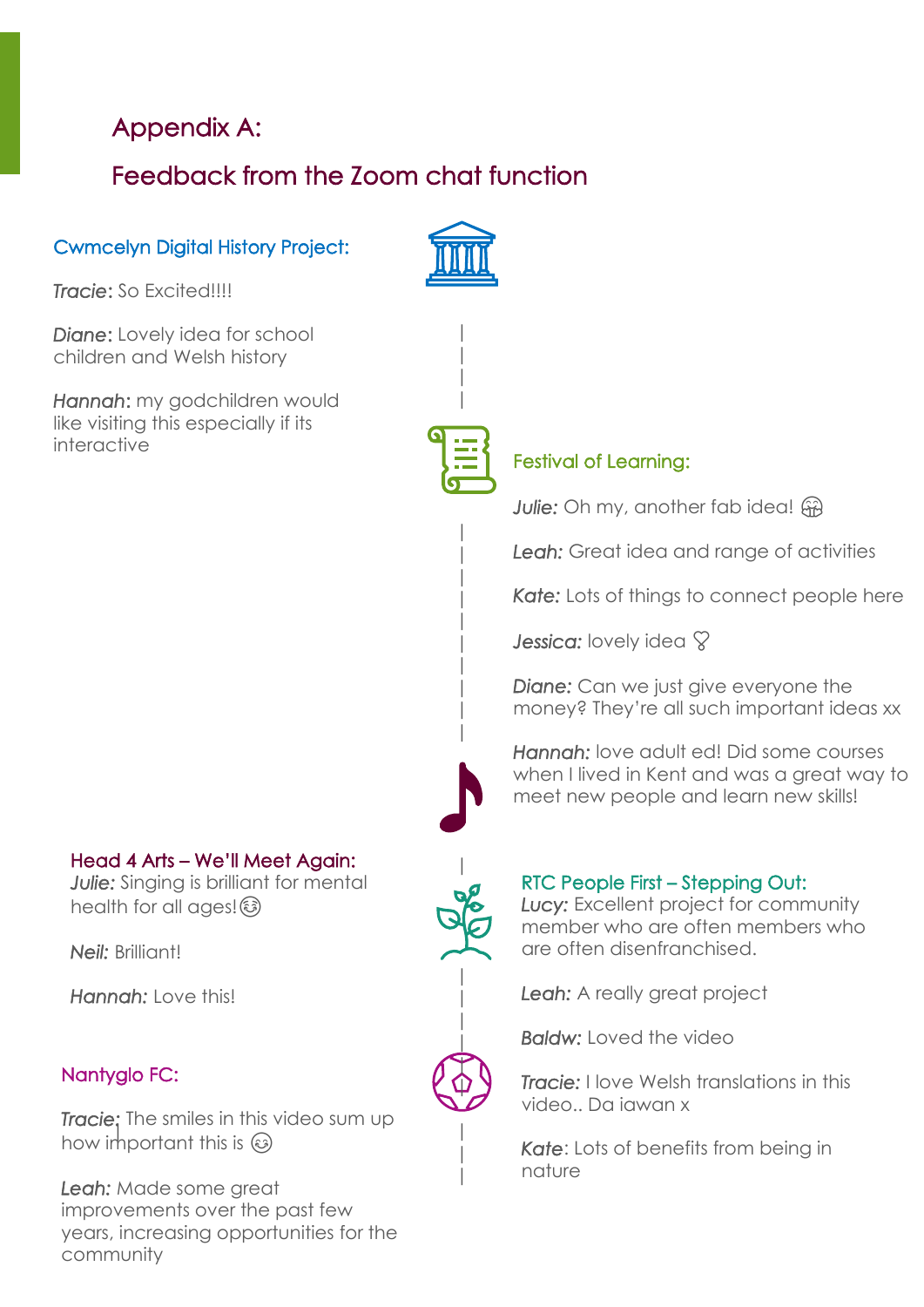#### Oriel Trinity Gallery – Creative Writing for Wellbeing:

*Kate:* Helping people express their feelings through a creative writing project is a great idea – especially with outreach across the county borough!

*Hannah:* Looking forward to the new gallery opening in Abertillery

#### Kidz R Us – Can It: Recycling  $\bigwedge$  need. Projects:

*Kate:* Great video from these young people. So good to hear their commitment

Leah: Will be great to see this production in local schools

*Helen:* Amazing kids!

#### Blaina Community Institute – Drop in Café:

*Hannah:* Love community cafes, they're great to pop into as no matter how you're feeling there's a friendly face at them! Mens Den Explorers:



| | | | | | | | | | | | |

| | | |

| |

| |

#### Sirhowy Community Centre – Sustainable Food Project:

**Dianne:** It's so nice to see what people are doing for the community, I don't think organisations get enough credit and acknowledgement. This is such a fabulous opportunity to see the good in Blaenau Gwent <3

*Kate*: Great way to prevent waste too.

*Tracie*: Emotional watching these videos

*Jenny:* Food poverty is often a hidden issue within our communities and so its great to see how you are looking to reduce food waste and help those in

#### Gwent Valley Centre of Mission – Holiday Happenings:

*Lucy:* Lovely idea to support families at little or no cost during what's often a challenging time finding kids activities during holiday times

*Lucy:* There seem to be many more opportunities for women to meet up – this is a great group who often don't socialise much because of work commitments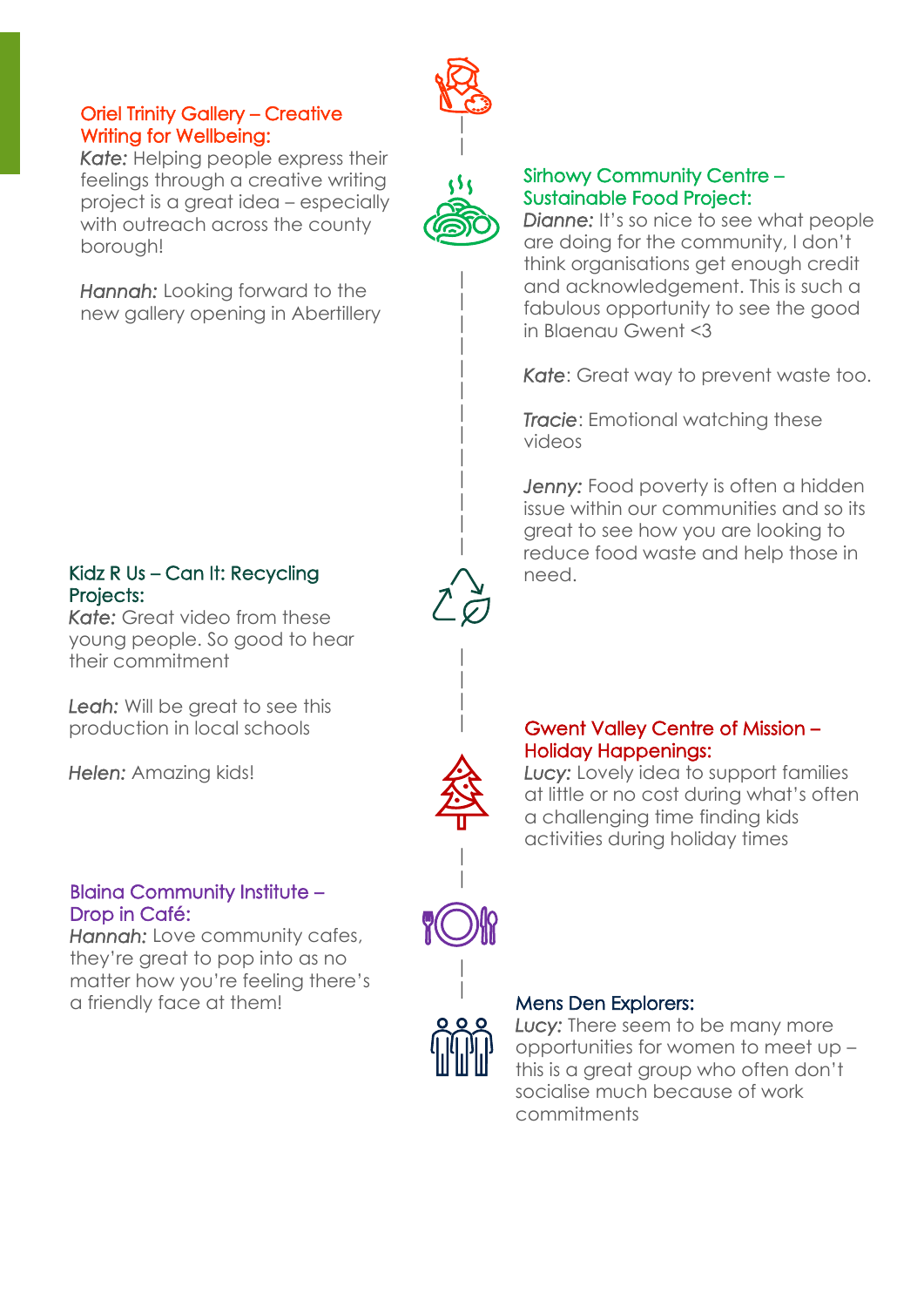#### Meet Up Blaenau Gwent Covid Recovery:

*Nadette:* What a wonderful project that would benefit so many in the community.

*Keira:* So many people are feeling isolated – would be such a shame for this not to continue

*Hannah:* Projects like this are so vital – I was lucky to spend many hours talking on the phone with older isolated people during the pandemic and it would be such a shame if these projects are lost.

#### The Wyndham Vowles Community Centre – Free for All:

*Helen:* I love the Wyndham Volwles centre. Such a nice clean building with reasonable rates for hire. I've used it many times.



| | | | | | |

| | | |

| | | |

#### Active Blaenau Gwent:

*Jones:* Great to see another project with strong links with education and community business

*Nadette:* Love how its free for all children <3

*Julie:* Great idea for all the children!



| | | | | | | | | | | | | | | | | | | |

#### Blaenau Gwent Film Academy:

*Jones: Great opportunity for young* people

*Cathy*: Absolutely brilliant! Makes a huge difference to children's lives!

*Celina:* Fantastic project for local cares <sup>1</sup> FILM academy

Aria: The kids would love to get involved

*Celina: Fantastic project for local* children, which is well needed! Tredegar film academy.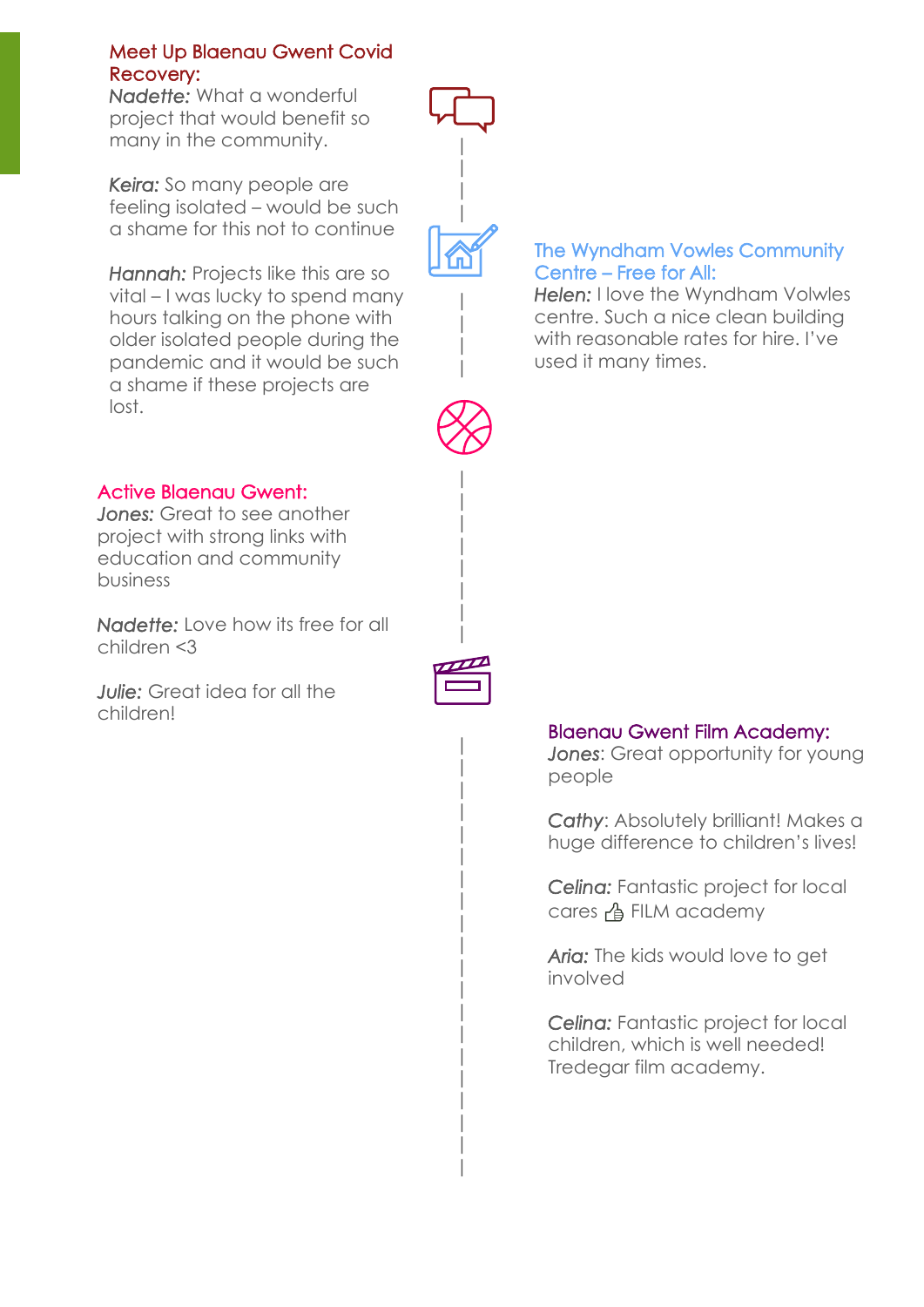#### Cefn Golau Together – Nip It In The Bud:

Hannah: Loving all the gardening projects and would be interested in getting in touch with anyone who might be interested in helping/advising me as to what to do with some space we have outside St Michaels Church in Abertillery that's a bit overgrown. If there is anyone who could have a chat over coffee that would be great!

Maria: Hi Hannah – email me [maria.perkins@blaenau](mailto:maria.perkins@blaenau-gwent.gov.uk)[gwent.gov.uk](mailto:maria.perkins@blaenau-gwent.gov.uk) happy to chat about this!

#### Toy Box Project:

*Tracey:* I've got toys that we have outgrown but are too good to throw out so would be happy to donate

Lynpra: I've got toys you can have!

*Mark:* Is there a link for where to send toys?

#### *James:*

[https://toyboxproject.co.uk/find](https://toyboxproject.co.uk/find-a-drop-point/) [-a-drop-point/](https://toyboxproject.co.uk/find-a-drop-point/) Networking at its best!

Something for children to do after  $s$ Appendix  $B$ : *Zarina:* Off the streets are amazing.

*Hayley:* Off the streets are great! We love the work you do with us at the institute



*Lucy:* Fantastic evidence of community consultation and proven support for the project!

*Hannah:* Great to see how communities want to use their parks, outdoor spaces have been so important over the last year or so. It's just sad that parks aren't a priority for councils/governments

#### The Beaufort Theatre – Welcome Home:

*Anya:* Culture and arts are SO important for recovery, mental health, and wellbeing... wonderful to see this!

*Carl:* What a fantastic project for our young people and local community!

*Ewers:* Brilliant project, giving something Off the Streets: back to the community



| | | |

 $\overline{\phantom{a}}$ | | | | | | | | |

| | | | | | |

| | | | | | | | | |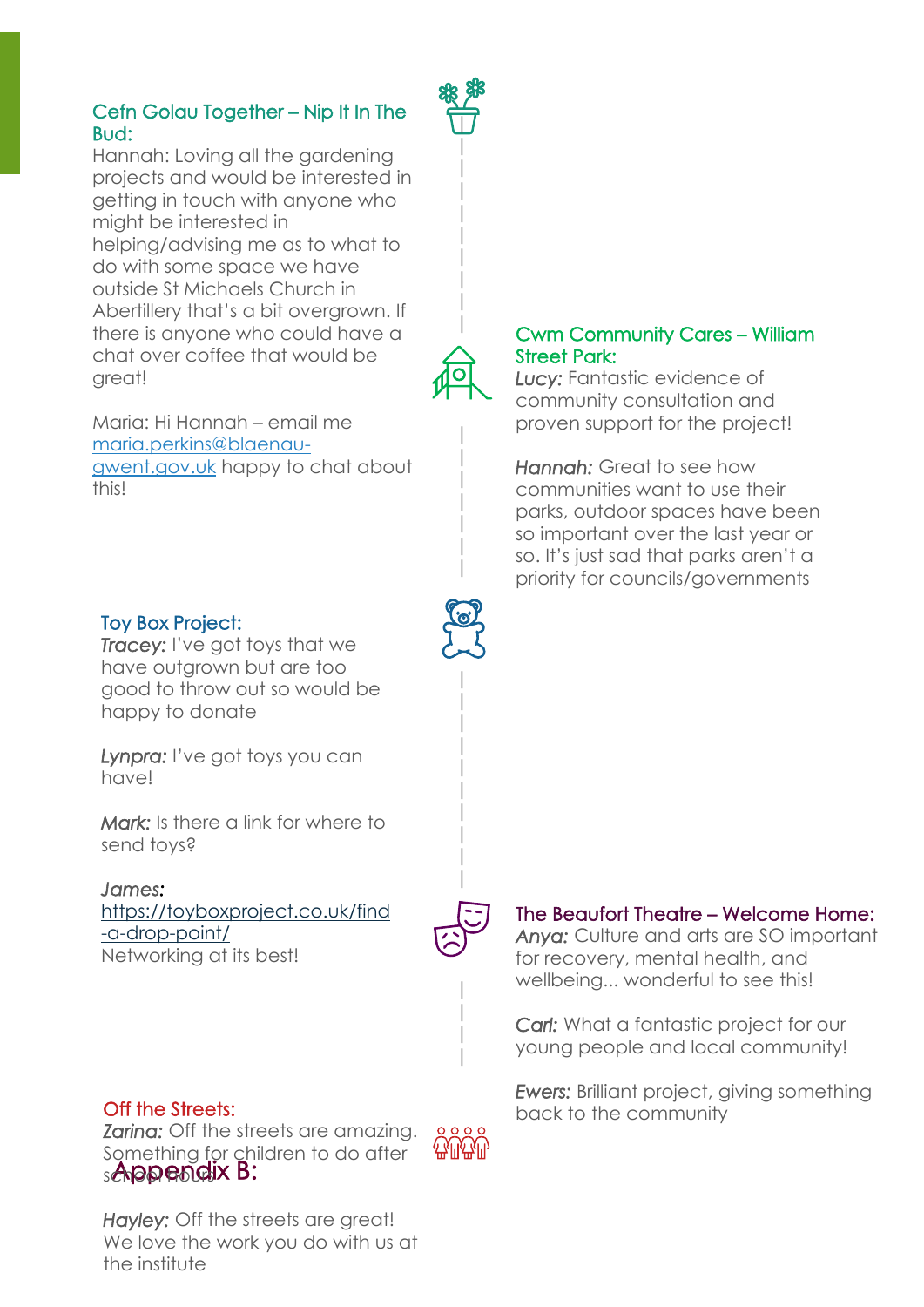## Feedback from Facebook

| <b>Julie Withey</b>             | Thank you for the funding and such great<br>projects out in the community.<br>I watched 3 out of 4 of the events and can't<br>believe what we have around us in Blaenau<br>Gwent. Congratulations to you all.<br>Thank you to all the organisers & everyone<br>who supported us by voting on the day. |
|---------------------------------|-------------------------------------------------------------------------------------------------------------------------------------------------------------------------------------------------------------------------------------------------------------------------------------------------------|
| Natalie Owen                    | Thank you from all at Tredegar Torpedoes<br>Swim Squad!                                                                                                                                                                                                                                               |
| <b>Charlotte Clark</b>          | We were so pleased to be voted to receive<br>funding to improve our lovely park. Thank you<br>so much! $\bigodot$ A great event with so many<br>brilliant and worthy projects, well done<br>everyone.                                                                                                 |
| <b>RTB Ebbw Vale Bowls Club</b> | Absolutely fantastic, thanks very much, this<br>will make a big difference to our club and<br>community                                                                                                                                                                                               |
| <b>Hannah Seal</b>              | Thank you so much! Really excited to receive<br>support to get our project started in half term.<br>It was great to learn about so many different<br>projects doing good things in Blaenau Gwent                                                                                                      |
| <b>Maria Perkins</b>            | Thank you so much, cannot wait to get our<br>project up and running. Well done all,<br>fantastic initiatives and work being done in<br><b>Blaenau Gwent</b>                                                                                                                                           |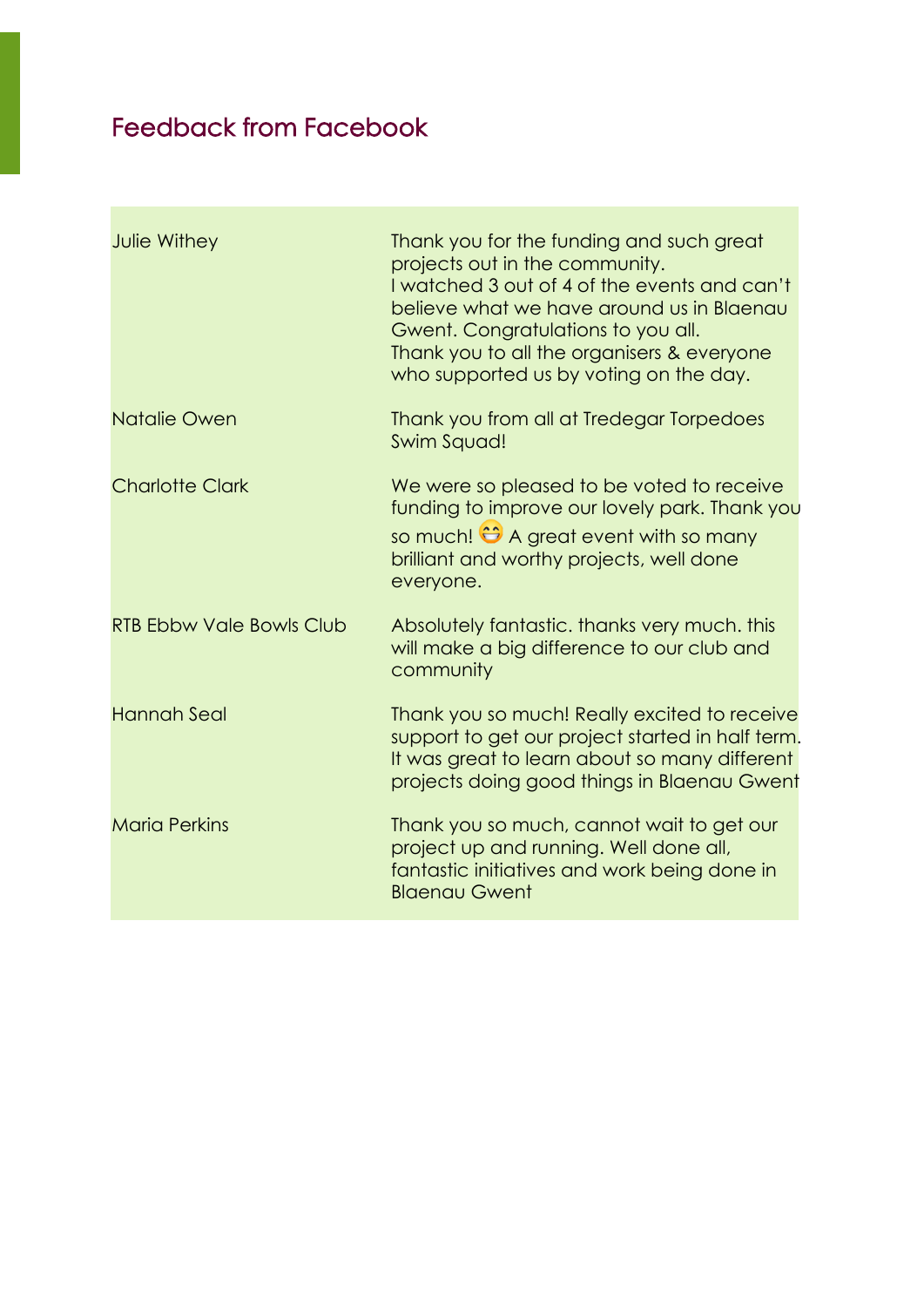## Appendix C: Comments From the Planning Group De-Brief Session

- ➢ Introduction was very well received
- $\triangleright$  Happy with the process and results
- ➢ MutualGain supported anyone having issues voting online or struggled with technology throughout the process
- ➢ Open, transparent and it works!
- ➢ Overall was a great success
- $\triangleright$  Liked the planning process and how we got through the supported delivery sessions
- ➢ Loved the way we worked together as a team
- ➢ As we go forward, people are getting used to online events!
- ➢ Second event I struggled with Eventbrite and Zoom
- ➢ Complaints of Eventbrite and Zoom from the older generation
- ➢ Some of the older generation felt excluded – if the event was face to face we may have had more people but less of other groups
- ➢ Closing dates of the Eventbrite should be better publicised
- ➢ There should be an option to follow updates on a platform other than Facebook (i.e. Not social media)
- ➢ Emphasis of the importance of applicant's film volume should be made – some films were difficult to hear

*Well the time as past We have cast our votes at last That's the end of community voice And community choice* 

*So now we must see If it improves the lives of you and me The future will be bright If we spend the money right*

*Our thanks to Andrew and Antigua of MutualGain Who steered us through the pain So we have all played our part And with sadness in our hearts We must say goodbye until we meet again When covid gone away And we all live a better way*

- *Written by Robert Hall, 2021*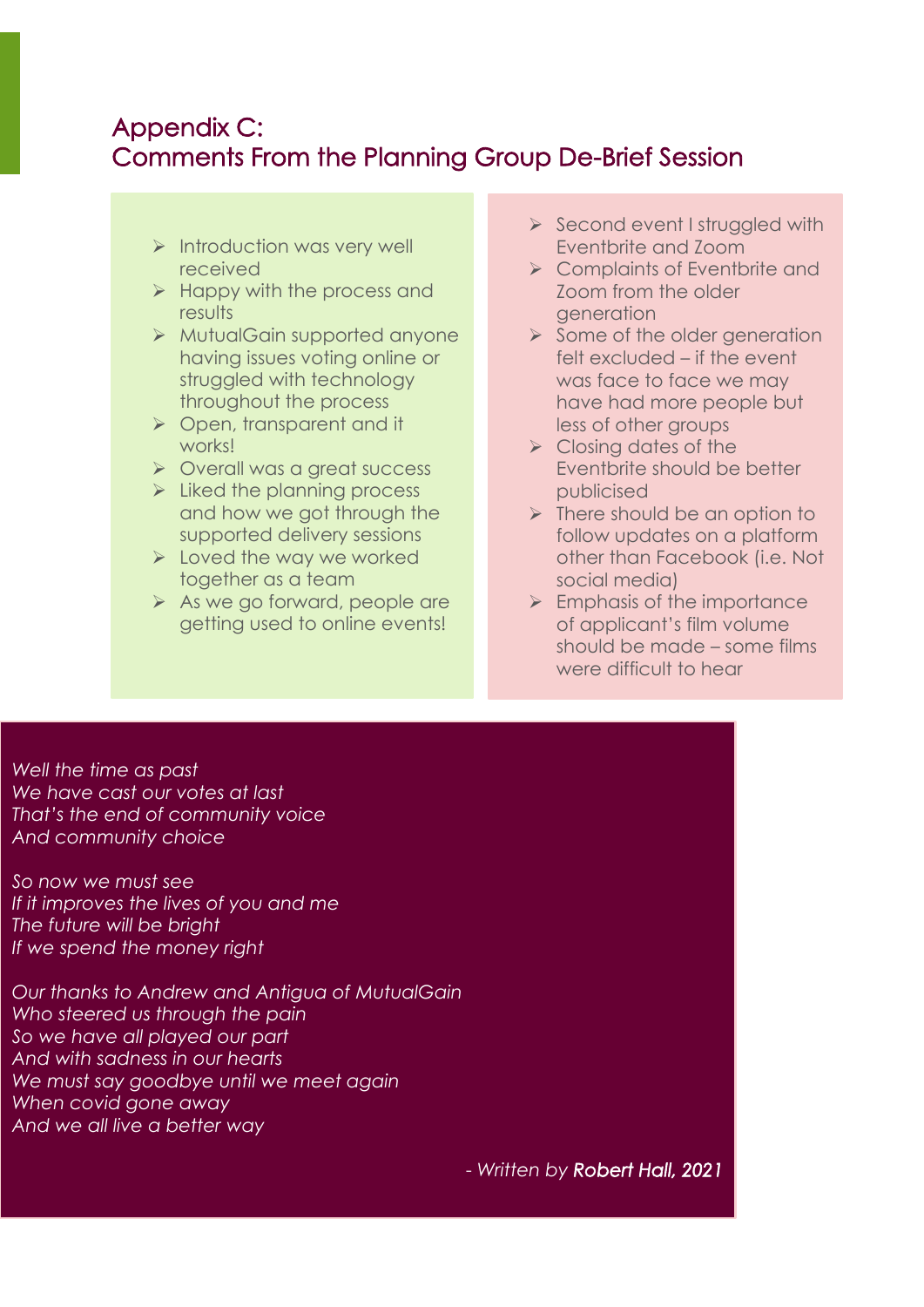## Appendix D: Feedback from Post Event Polls





 The above two charts indicate mar people are able to ad<br>and navigate through the registration and viewing processes of Eventbrite and Zoom. Where people ald nave allillcully,<br>MutualGain provided support prior to and on the day of the event.that people are able to access people did have difficulty,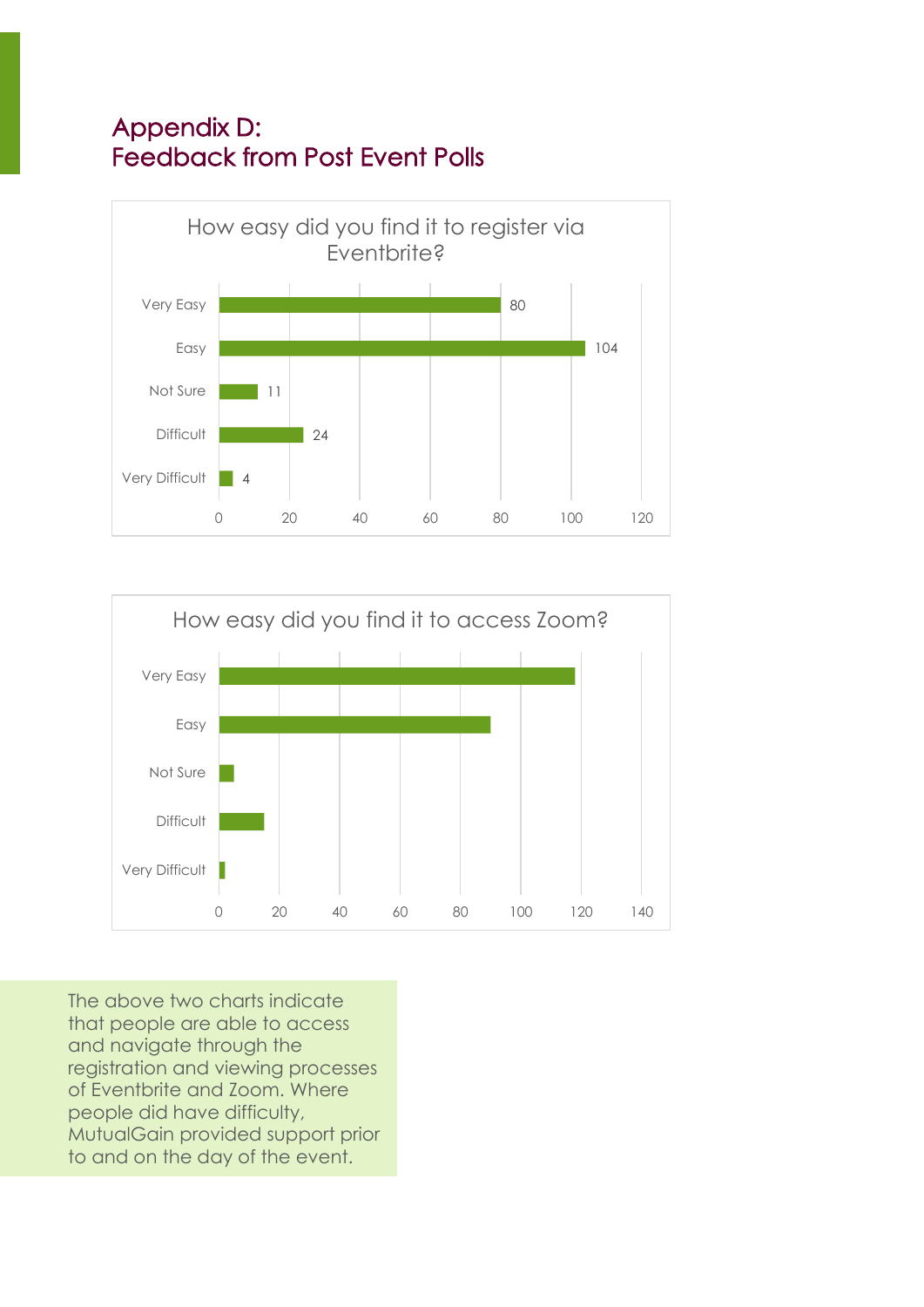

 The above chart indicates that mose arienaling enjoyed me onlin<br>experience. This is a very positive chart that overwhelmingly suggests that people attending enjoyed the online experience. those attending enjoyed the online



 Most of those online heard of prior to the PB event. This gives a solid base to build upon for the future as networks grow and people become engaged in sopp projects that they were unaware of become engaged in supporting programmes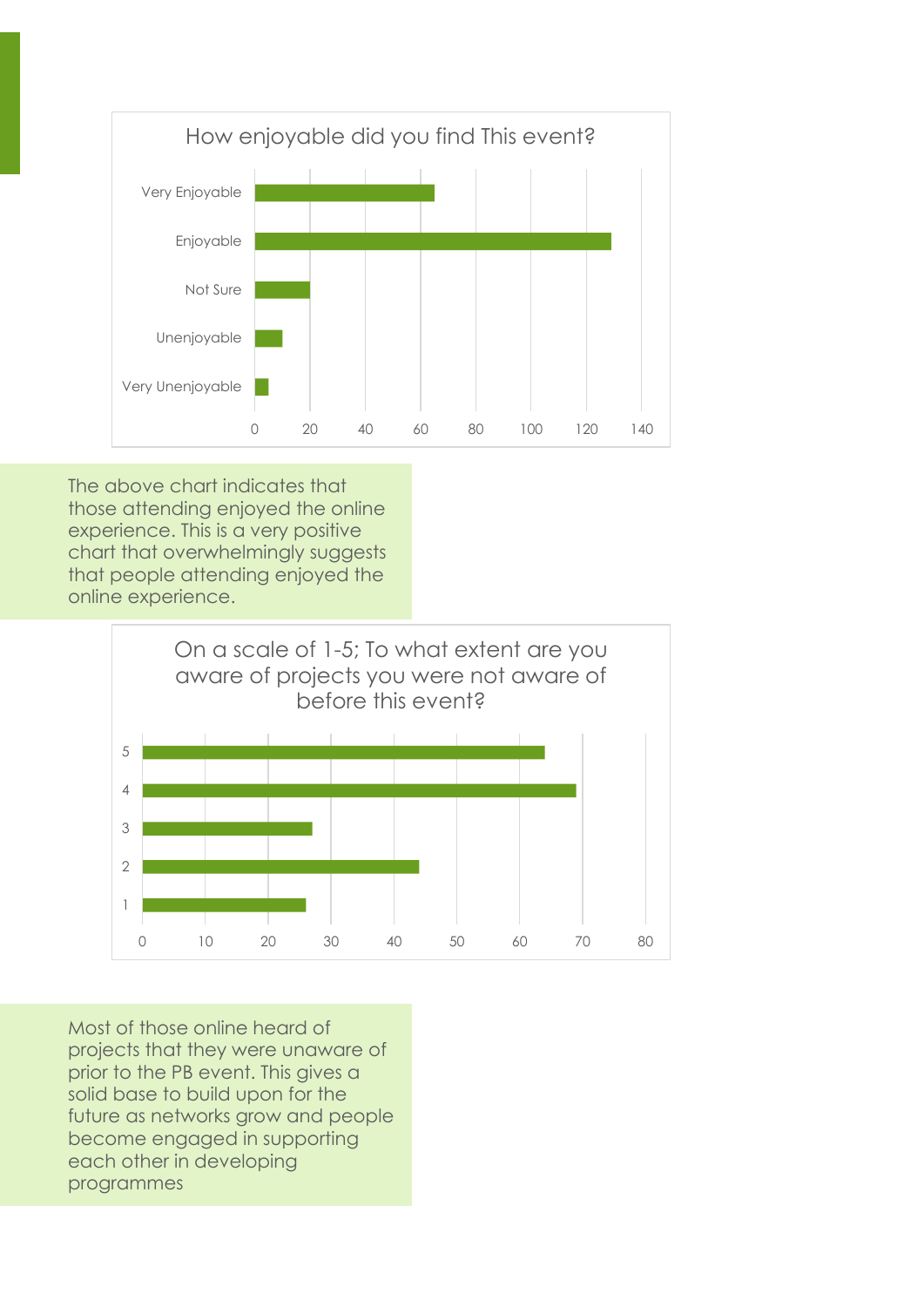## Equalities Data



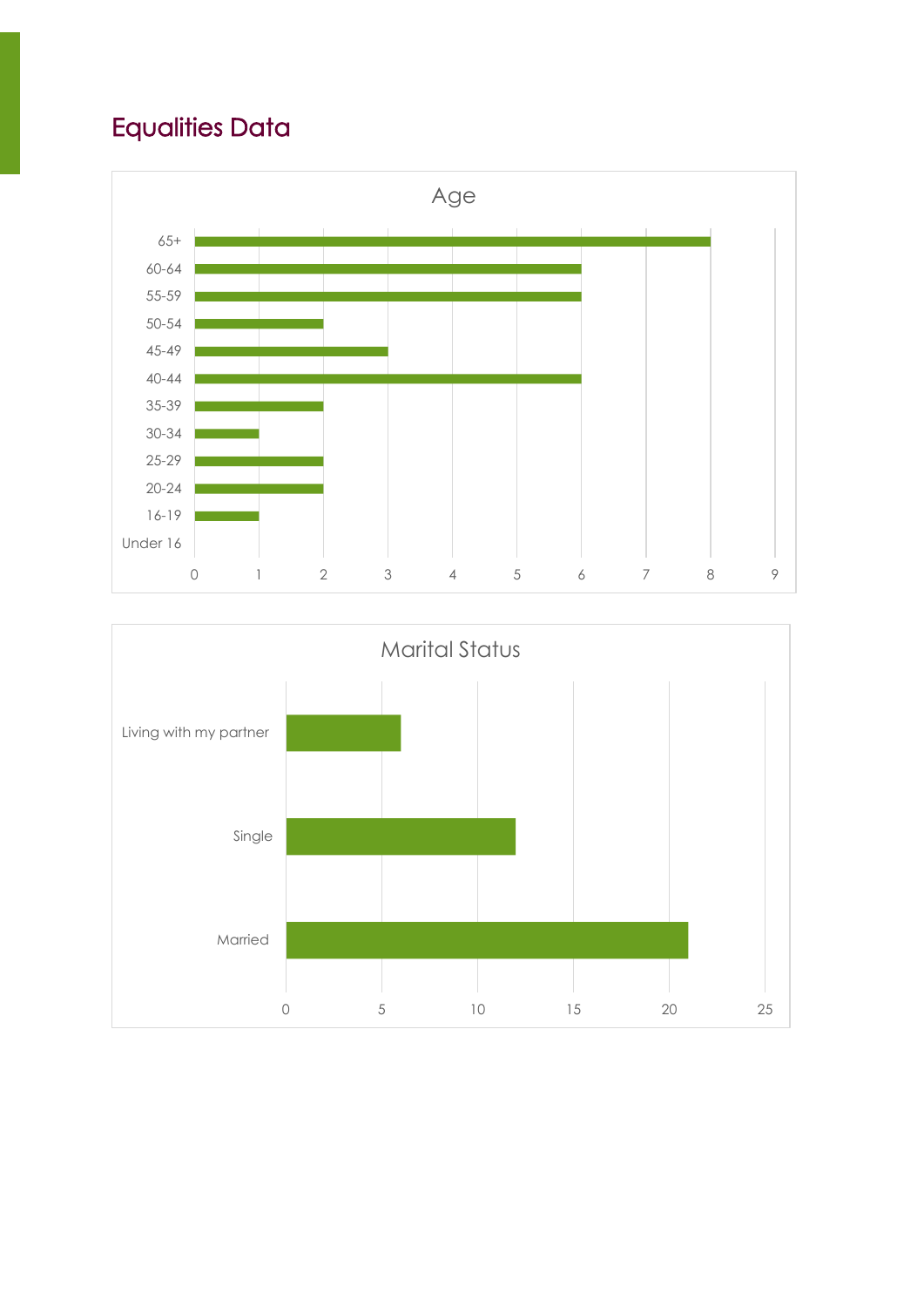

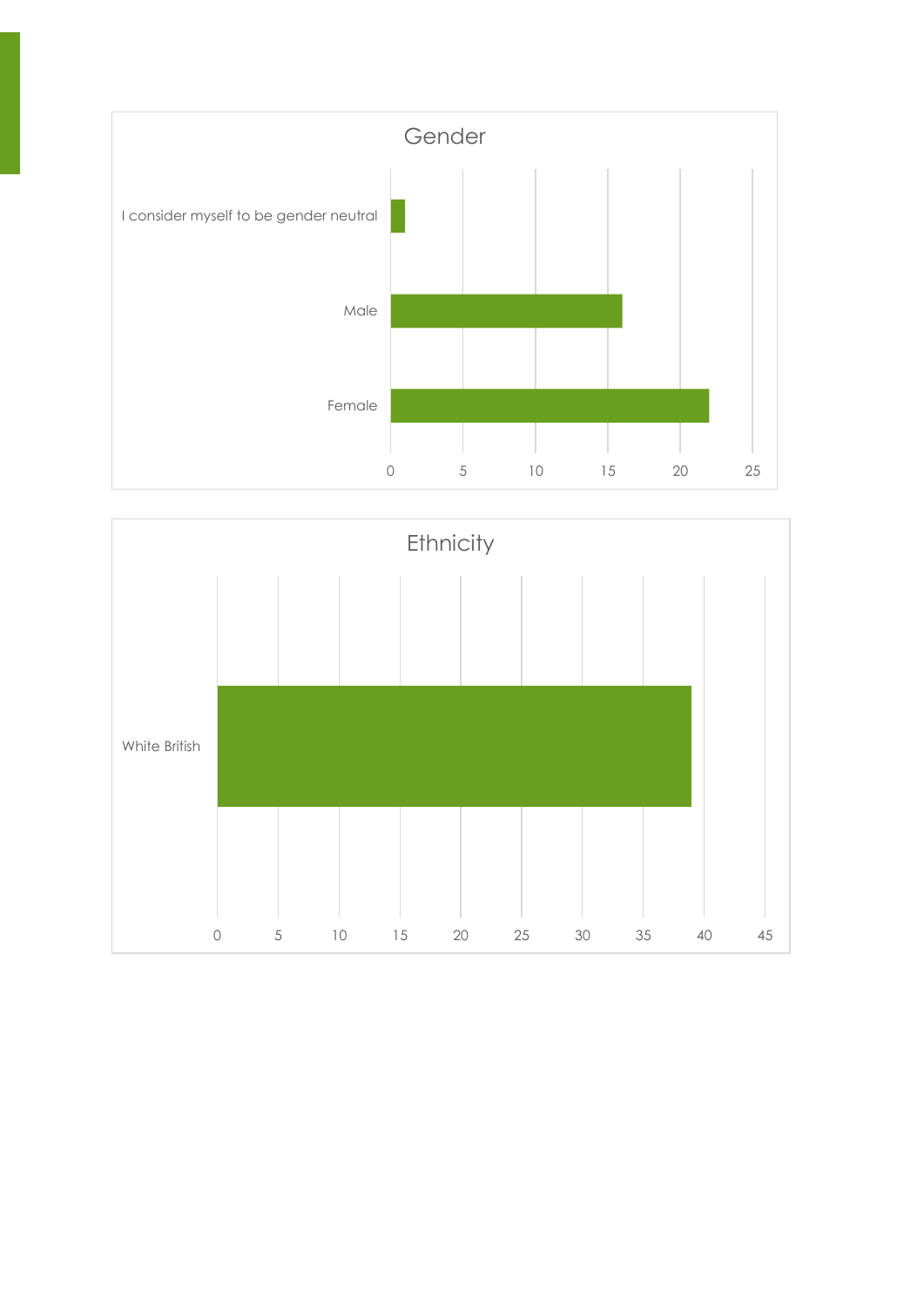

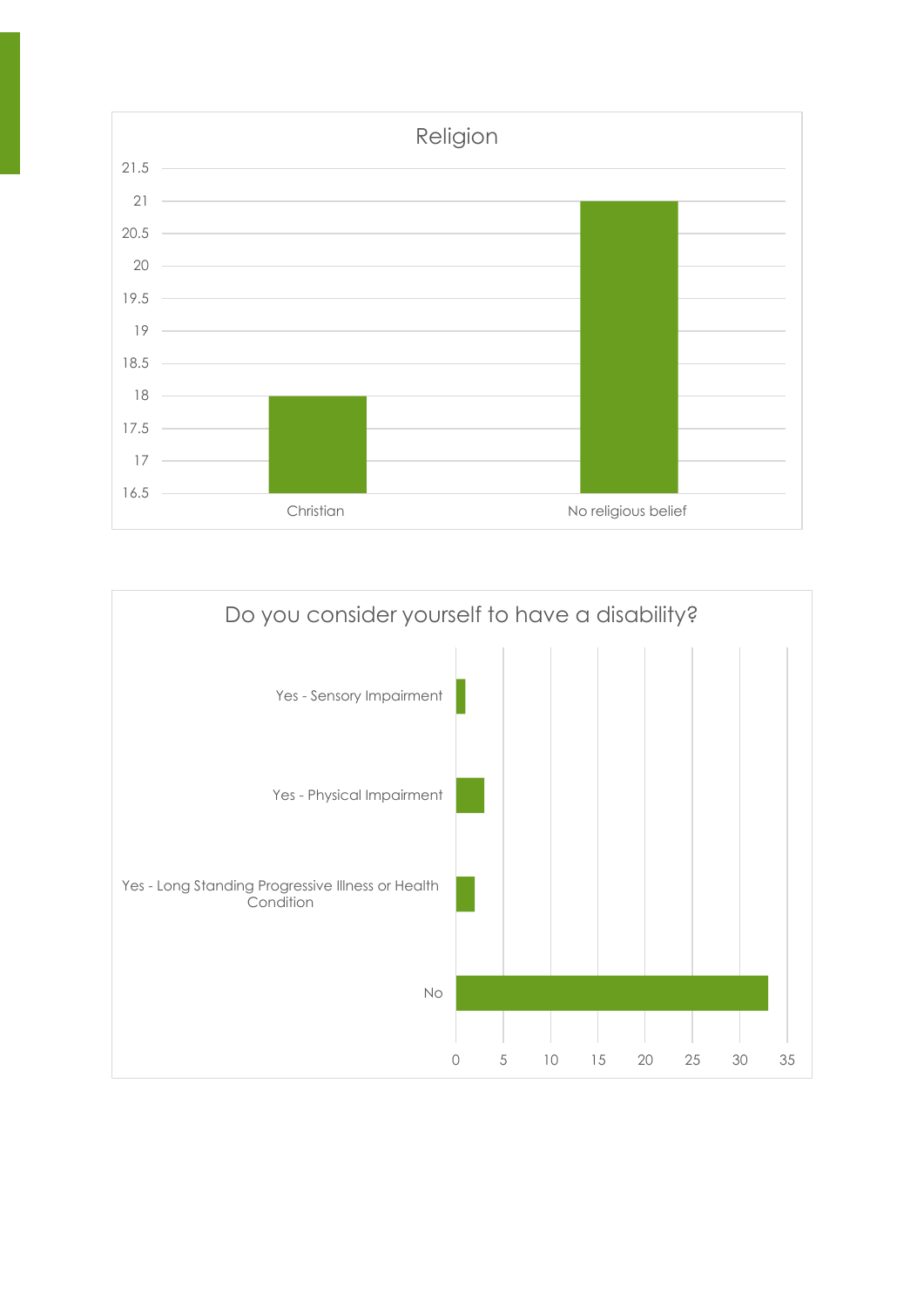

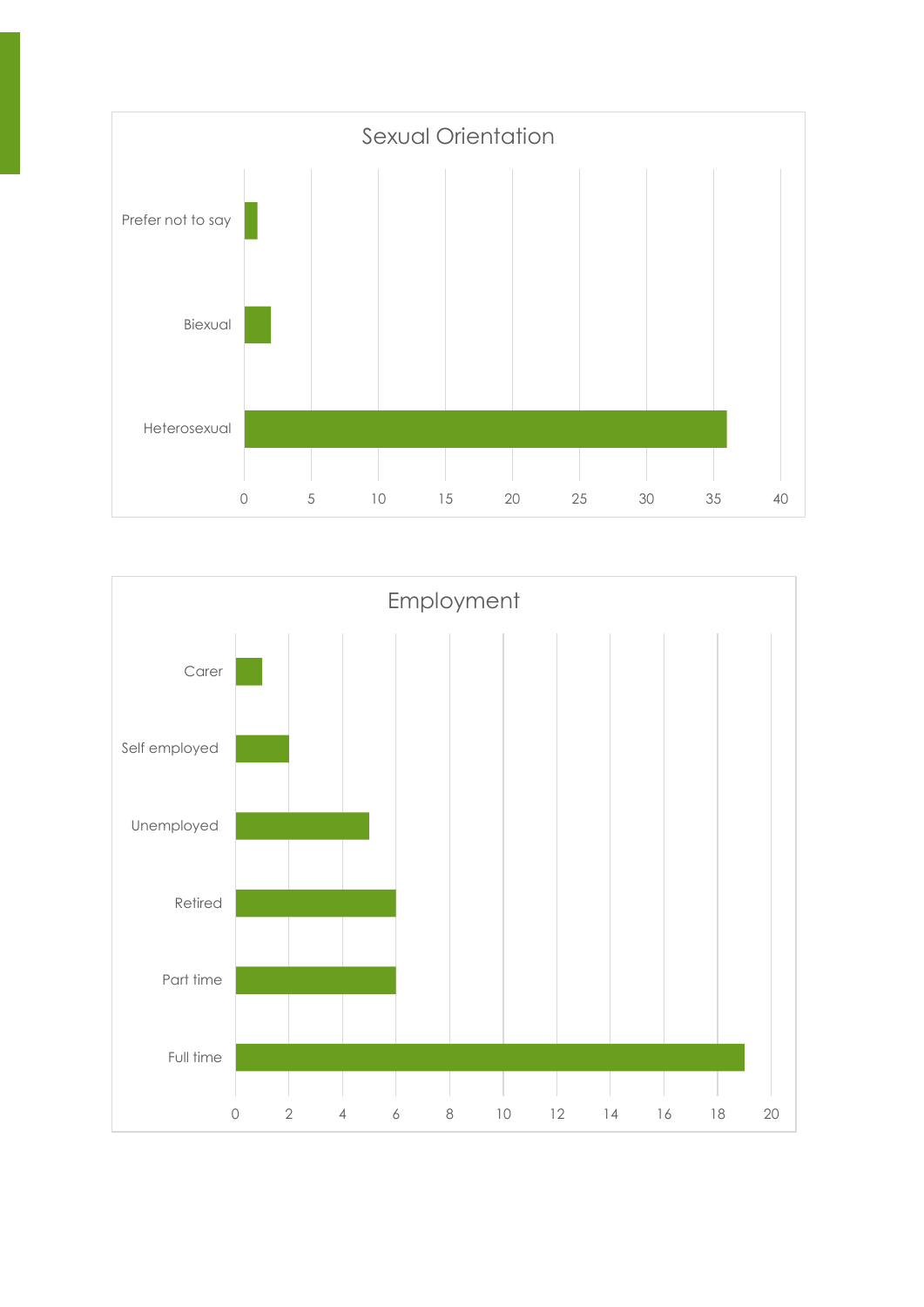## Appendix F: Impact Data

This information is collated by MutualGain to help develop a national understanding in relation to levels of engagement. It is presented here for information purposes only.

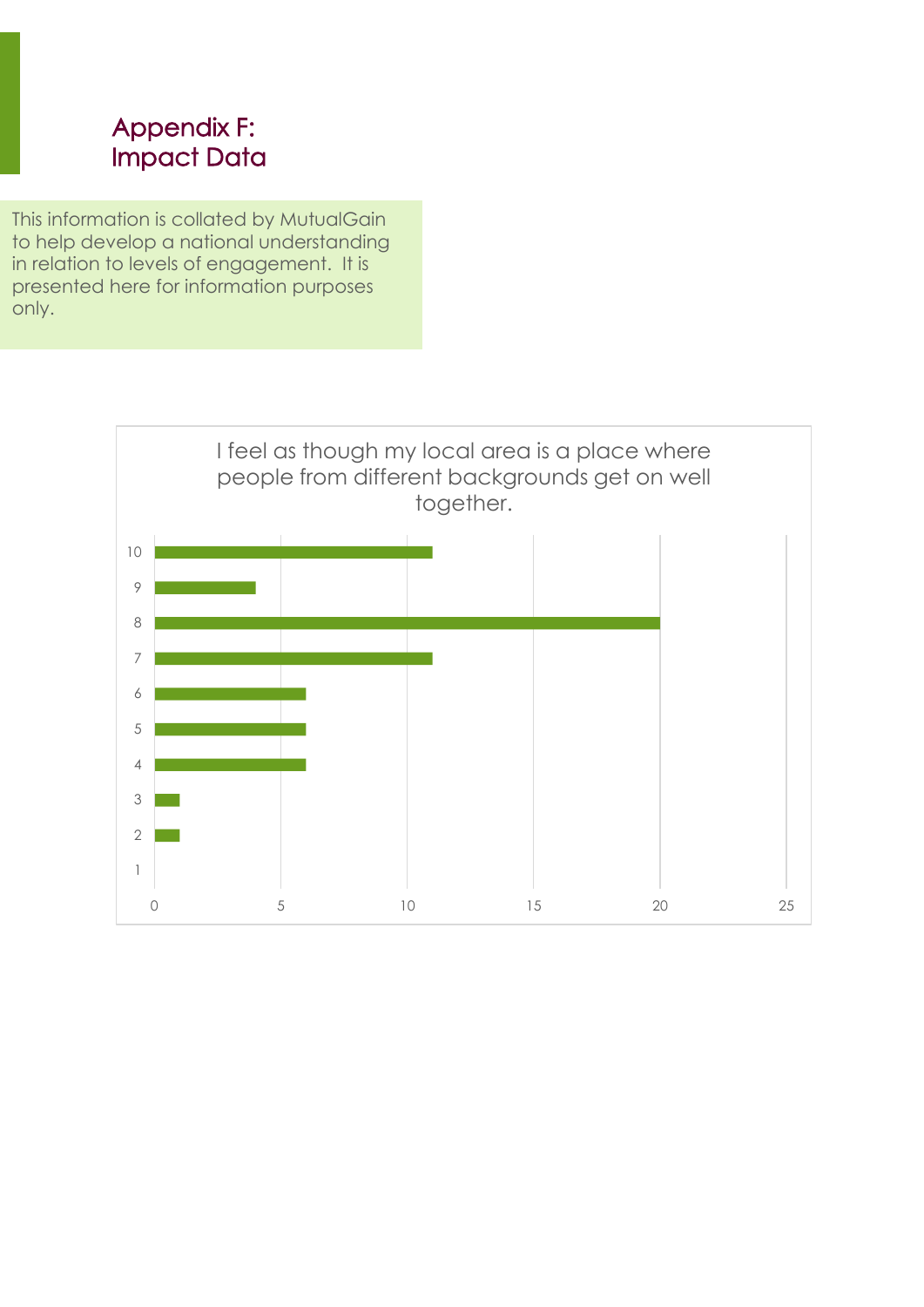

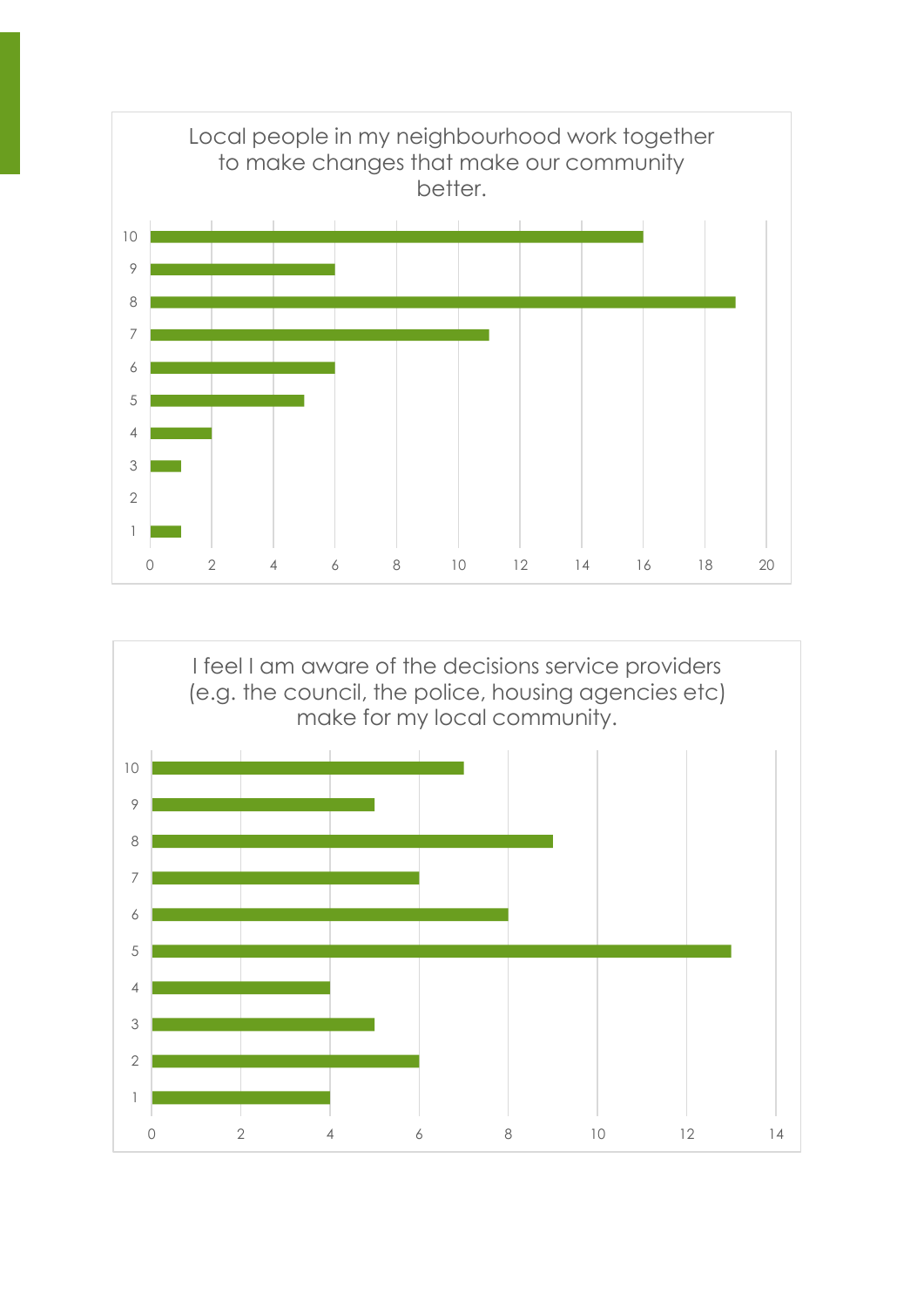

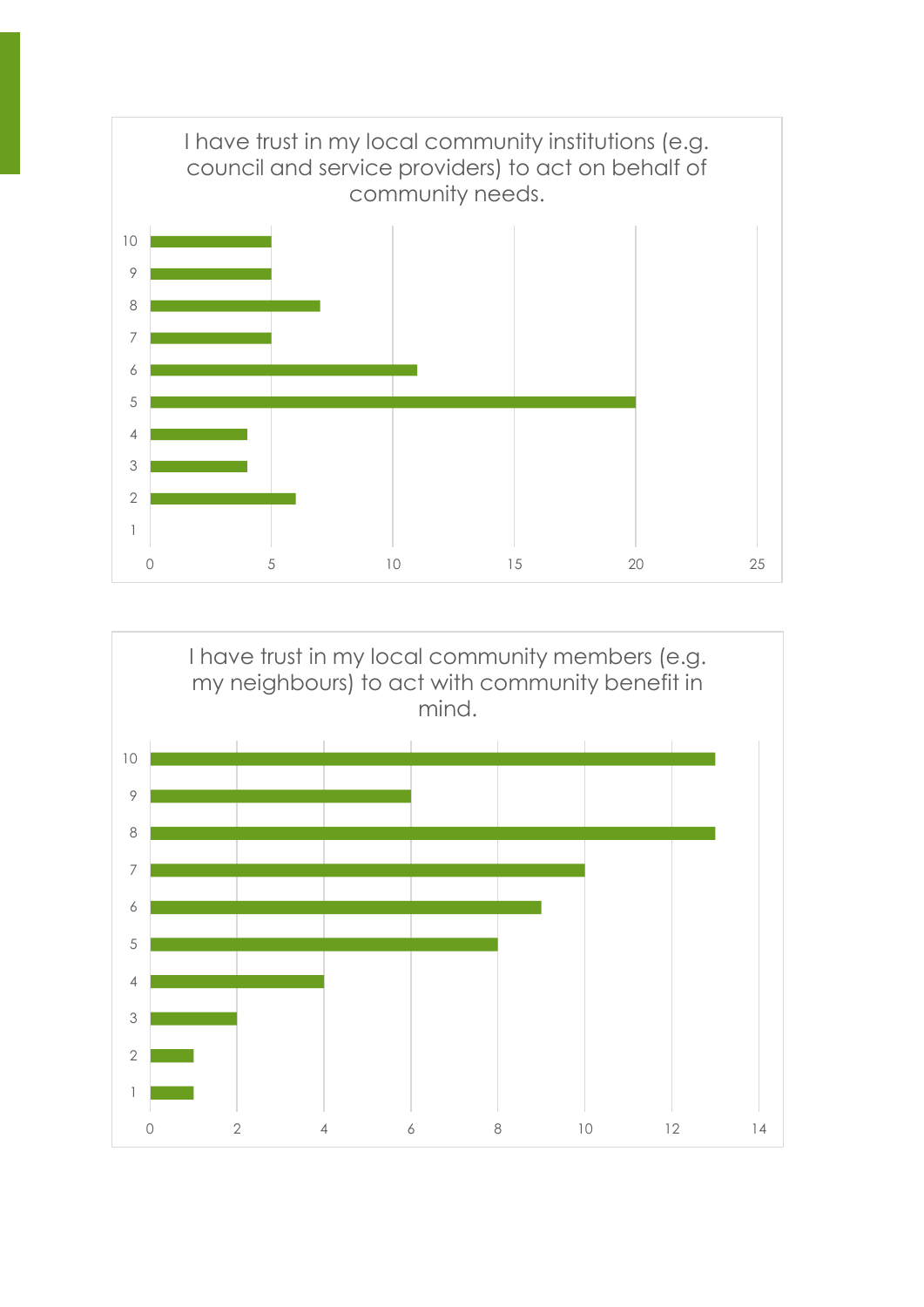